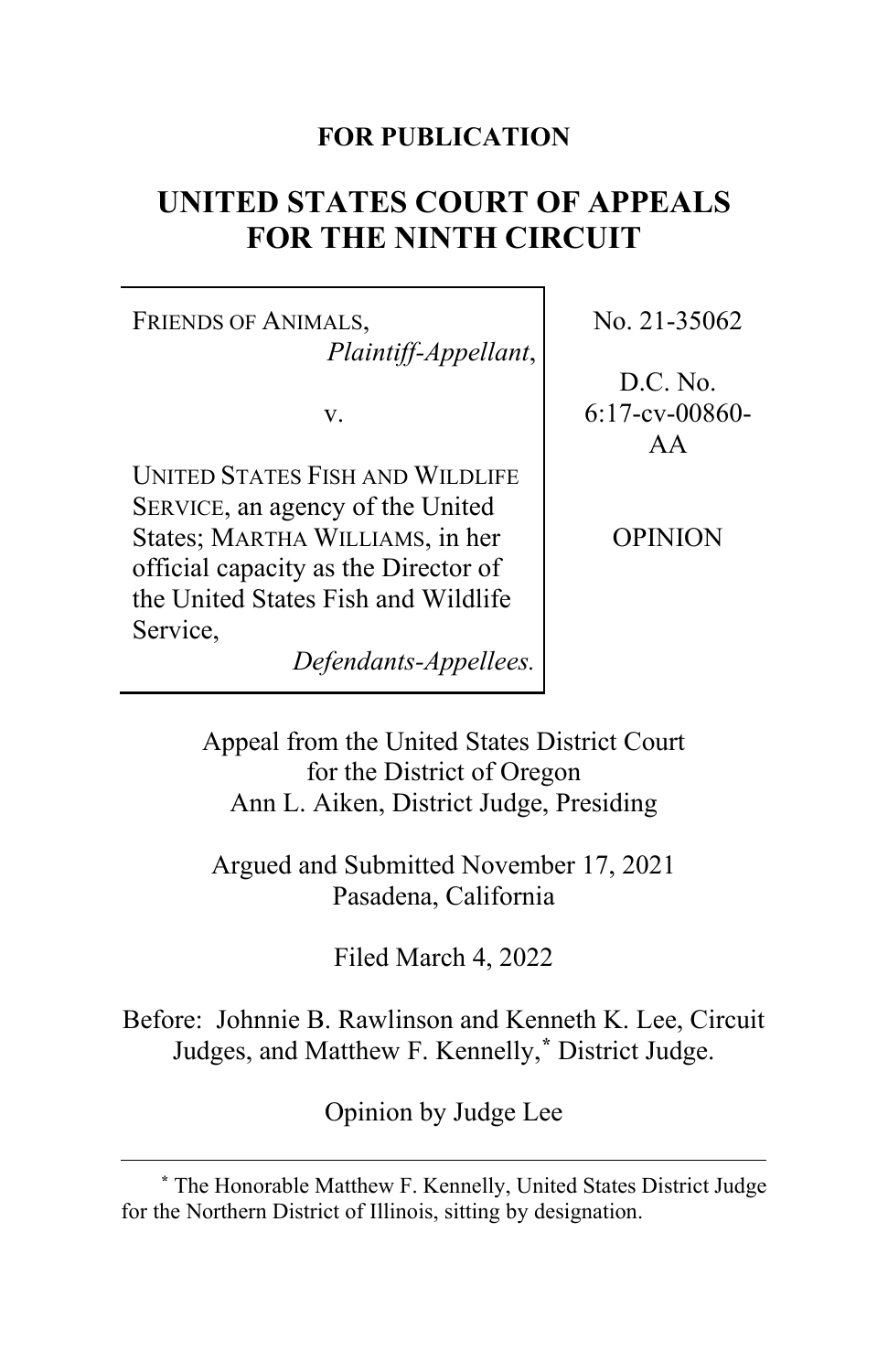# **SUMMARY[\\*\\*](#page-1-0)**

### **Environmental Law**

The panel affirmed the district court's summary judgment in favor of the U.S. Fish and Wildlife Service in an action brought by an environmental group challenging the Service's "barred owl removal experiment," which was designed to protect the northern spotted owl, a threatened species under the Endangered Species Act ("ESA").

Barred owls have encroached on the spotted owl's habitat. The barred owl removal experiment is a proposed lethal removal of barred owls from certain areas to measure their environmental and demographic effect on northern spotted owls. To complete the experiment, the Service issued permits and entered into Safe Harbor Agreements with four non-federal landowners within the Oregon coast ranges study area.

Plaintiff alleged that the ESA prohibited the government from taking action that may incidentally harm spotted owls or their habitat unless it provided a "net conservation benefit," and the barred owl removal experiment will not yield a net conservation benefit because it does not likely lead to the recovery of the spotted owl population or its habitat.

Affirming the district court, the panel held that the barred owl removal experiment will produce a "net conservation benefit" under the ESA's implementing regulations because

<span id="page-1-0"></span>**<sup>\*\*</sup>** This summary constitutes no part of the opinion of the court. It has been prepared by court staff for the convenience of the reader.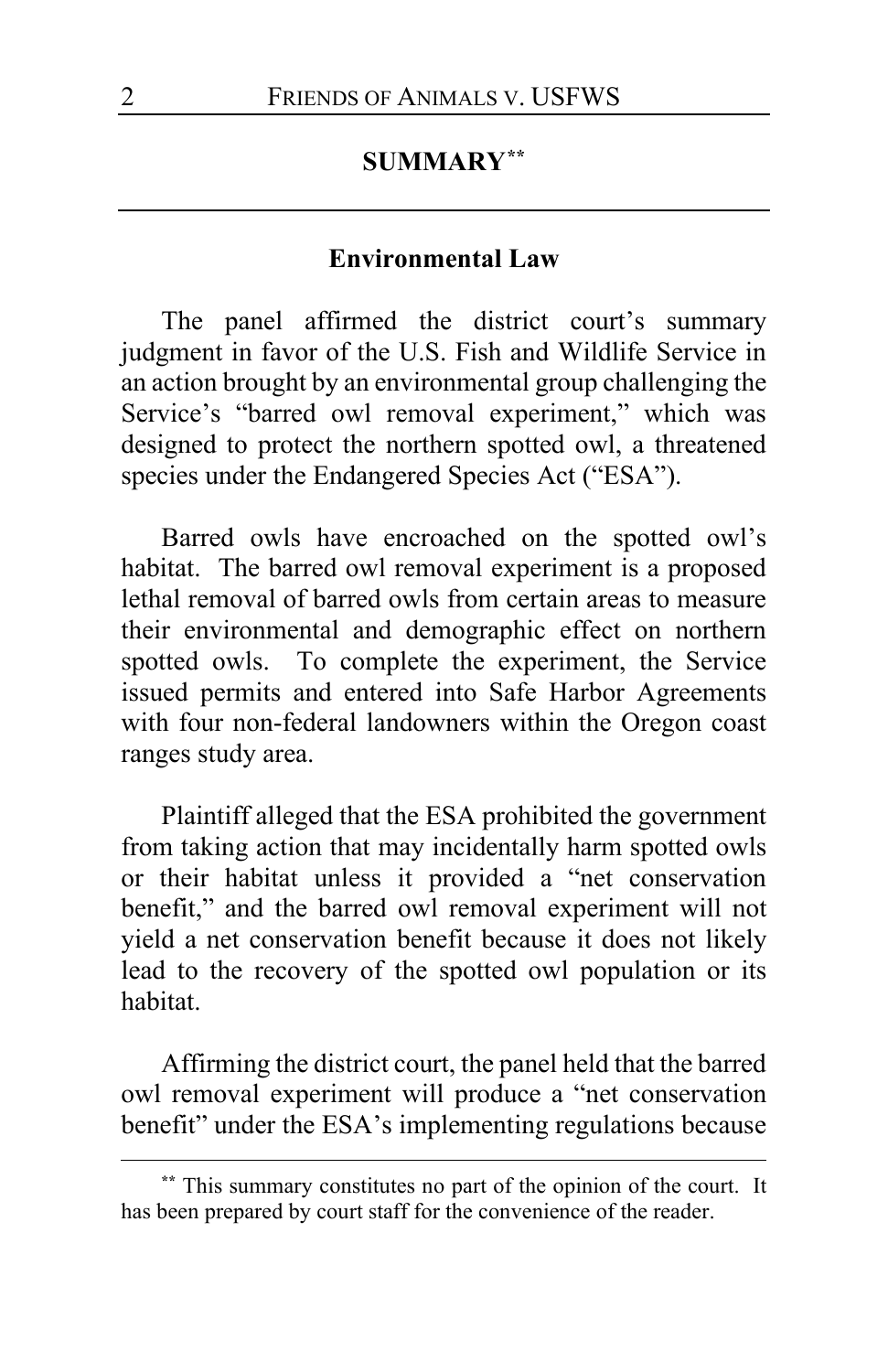it allowed the agency to obtain critical information to craft a policy to protect threatened or endangered species. The panel also held that the Service reasonably described baseline conditions/"resident" owl survey data. In addition, the panel held that the Service adequately analyzed the small portion of critical habitat affected by the Oregon permit/Safe Harbor Agreements.

The panel held that the Service complied with the National Environmental Policy Act ("NEPA"), and did not have to conduct a supplemental environmental impact statement under NEPA because it had adequately contemplated this experiment in its earlier analysis. In addition, the permits and the experiment need not be analyzed in a single environmental impact statement because they were not "connected actions."

### **COUNSEL**

Jennifer Best (argued) and Michael Ray Harris, Friends of Animals, Centennial, Colorado, for Plaintiff-Appellant.

Andrew M. Bernie (argued), Andrew C. Mergen, Ellen J. Durkee, and Coby Howell, Attorneys; Jean E. Williams, Acting Assistant Attorney General; Environment and Natural Resources Division, United States Department of Justice, Washington, D.C.; Lydia Grimm, Office of the Regional Solicitor, Department of the Interior, Washington, D.C.; for Defendants-Appellees.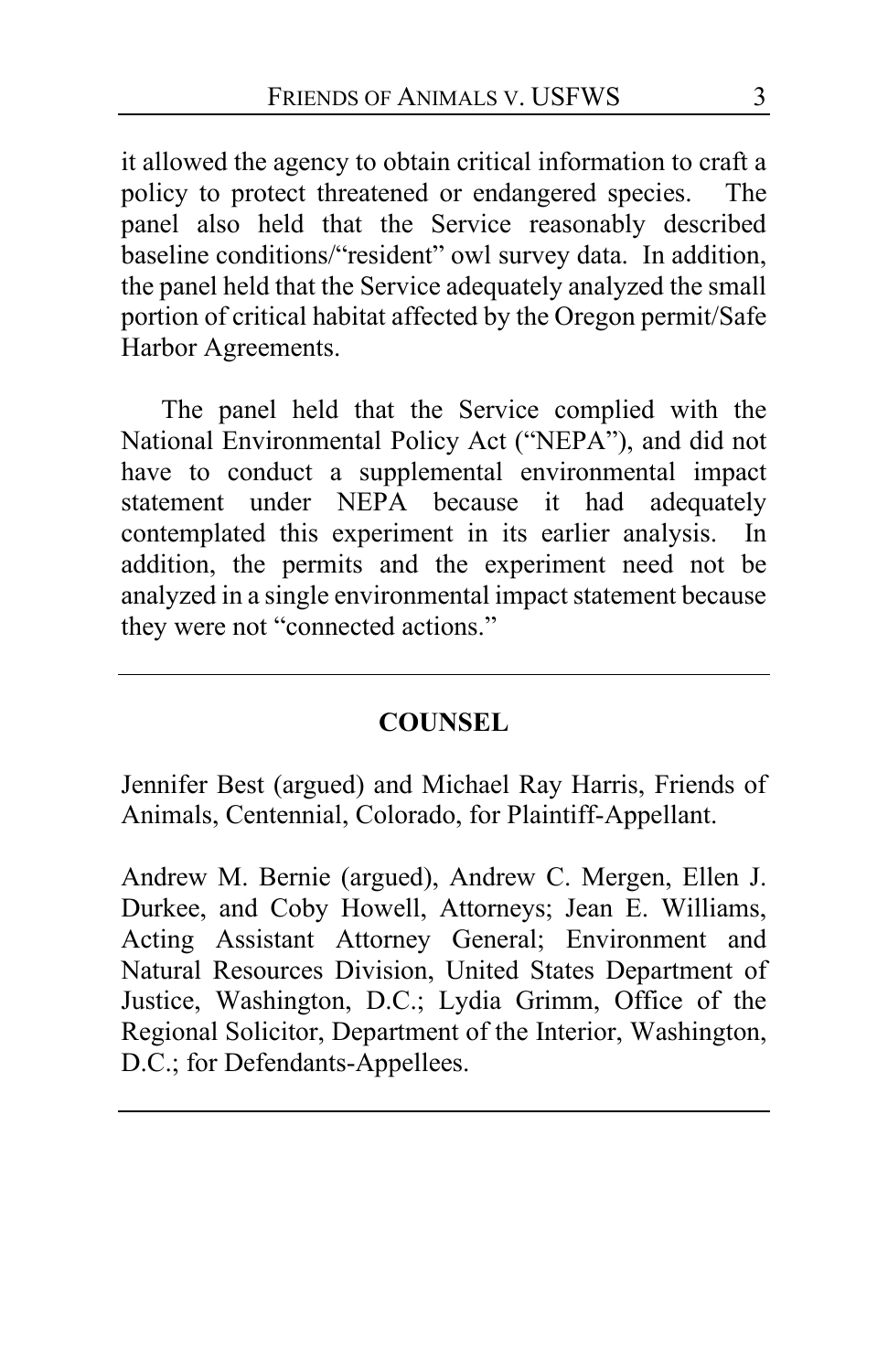#### **OPINION**

LEE, Circuit Judge:

This case is a tale of two owls. For the northern spotted owl, it has been the worst of times: It remains a threatened species, and its population continues to dwindle in the Pacific Northwest and Northern California. But it has been the best of times for the barred owl: Its abundant population burgeoning, the barred owl has expanded westward and encroached on the spotted owl's habitat. And barred owls have even been spotted attacking their brethren bird.

Trying to usher in a spring of hope for the northern spotted owls, the United States Fish and Wildlife Service (FWS) introduced a "barred owl removal experiment." It proposed lethally removing barred owls from certain areas to measure their environmental and demographic effect on the northern spotted owls. Friends of Animals ("Friends"), an environmental group, sued the FWS, claiming that this experiment violates the Endangered Species Act (ESA) and the National Environmental Policy Act (NEPA). Friends mainly argues that the ESA prohibits the government from taking action that may incidentally harm spotted owls or their habitat unless it provided a "net conservation benefit." On top of harming some spotted owls as scientists enter their habitat, the experiment will not yield a "net conservation benefit" because it does not directly lead to the recovery of the spotted owl population or its habitat, according to Friends.

We affirm the district court's grant of summary judgment for FWS. We hold that this experiment will produce a "net conservation benefit" under the plain language of the ESA's implementing regulations because it allows the agency to obtain critical information to craft a policy to protect threatened or endangered species. We also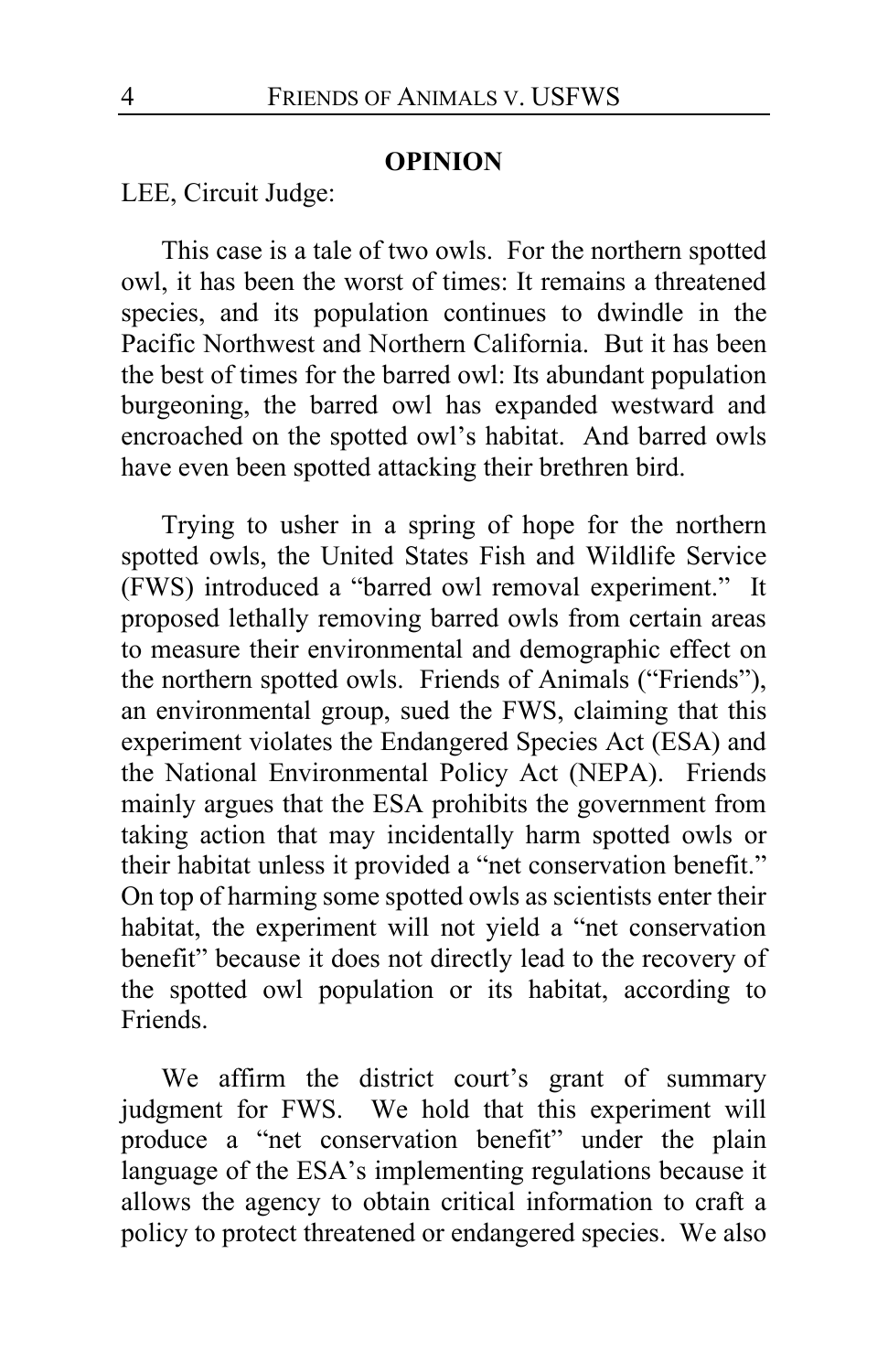hold that FWS did not have to conduct a supplemental environmental impact statement under NEPA because it had adequately contemplated this experiment in its earlier analysis.

#### **BACKGROUND**

### **I. Background**

### **a. The barred owl threatens the northern spotted owl.**

The northern spotted owl is one of three subspecies of spotted owls (Northern, California, and Mexican). The species generally lives in mature and old-growth forests around southwest British Columbia through the Cascade Mountains and coastal ranges in Washington, Oregon, and Northern California. Since 1990, FWS has listed the northern spotted owl as a threatened species under the ESA.

The barred owl, in contrast, is an abundant species native to eastern North America. Over the past century, the barred owl has moved west, expanding its range across the continent to the west coast. And in the process, the barred owl has encroached on the northern spotted owl's range, becoming an invasive species. The barred owl's and spotted owl's ranges now completely overlap, and the two species' food needs and habitats share significant similarities as well.

In its most recent 2011 Recovery Plan for the northern spotted owl, FWS stated that "[s]trong evidence indicates that barred owls negatively affect spotted owls and their populations" by displacing spotted owls from their habitat and reducing spotted owl survival and reproduction. Barred owls have also sometimes attacked the northern spotted owl.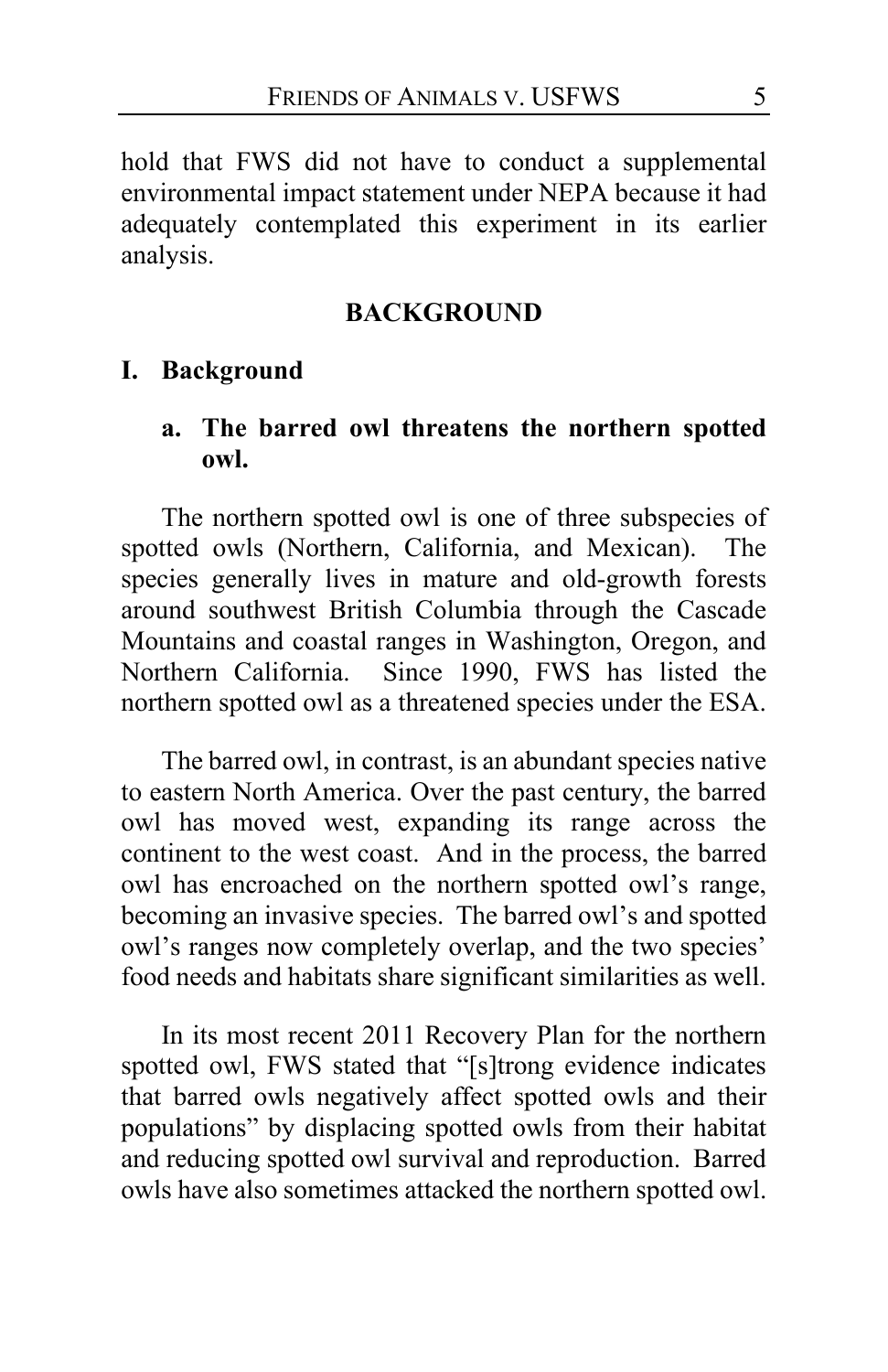### **b. FWS designs a barred owl removal experiment.**

FWS identified "barred owl management" as one of the four basic steps to protect the northern spotted owl. The 2011 Recovery Plan noted that while evidence suggests that "barred owls compete with spotted owls for nesting sites, roosting sites, and food, and possibly predate spotted owls," there are still "substantial information gaps." To fill these informational gaps, the Recovery Plan called for FWS to "[d]esign and implement large-scale control experiments to assess the effects of barred owl removal on spotted owl site occupancy, reproduction, and survival."

FWS then issued a Record of Decision in 2013 authorizing the lethal barred owl removal experiment. FWS expected the experiment to provide "needed information" such as "the effects of barred owls on spotted owl vital rates of occupancy, survival, reproduction, and population trend"; the "feasibility of removing barred owls from an area"; the "level of effort required to maintain reduced barred owl population levels"; the "cost of barred owl removal"; and the overall utility of barred owl removal for "management of barred owls."

FWS' experiment designated four study areas spread across the northern spotted owl's range. Relevant here is the Oregon Coast Ranges study area, which covers just over 500,000 acres. Within the study area, FWS designated "treatment areas" from which about 3,600 barred owls would be removed. FWS expected removal to be completed in four years, though the overall experiment, including conducting surveys and gathering data, could last up to ten years.

FWS also issued an Environmental Impact Statement (EIS) in 2013 for the experiment, as required by NEPA.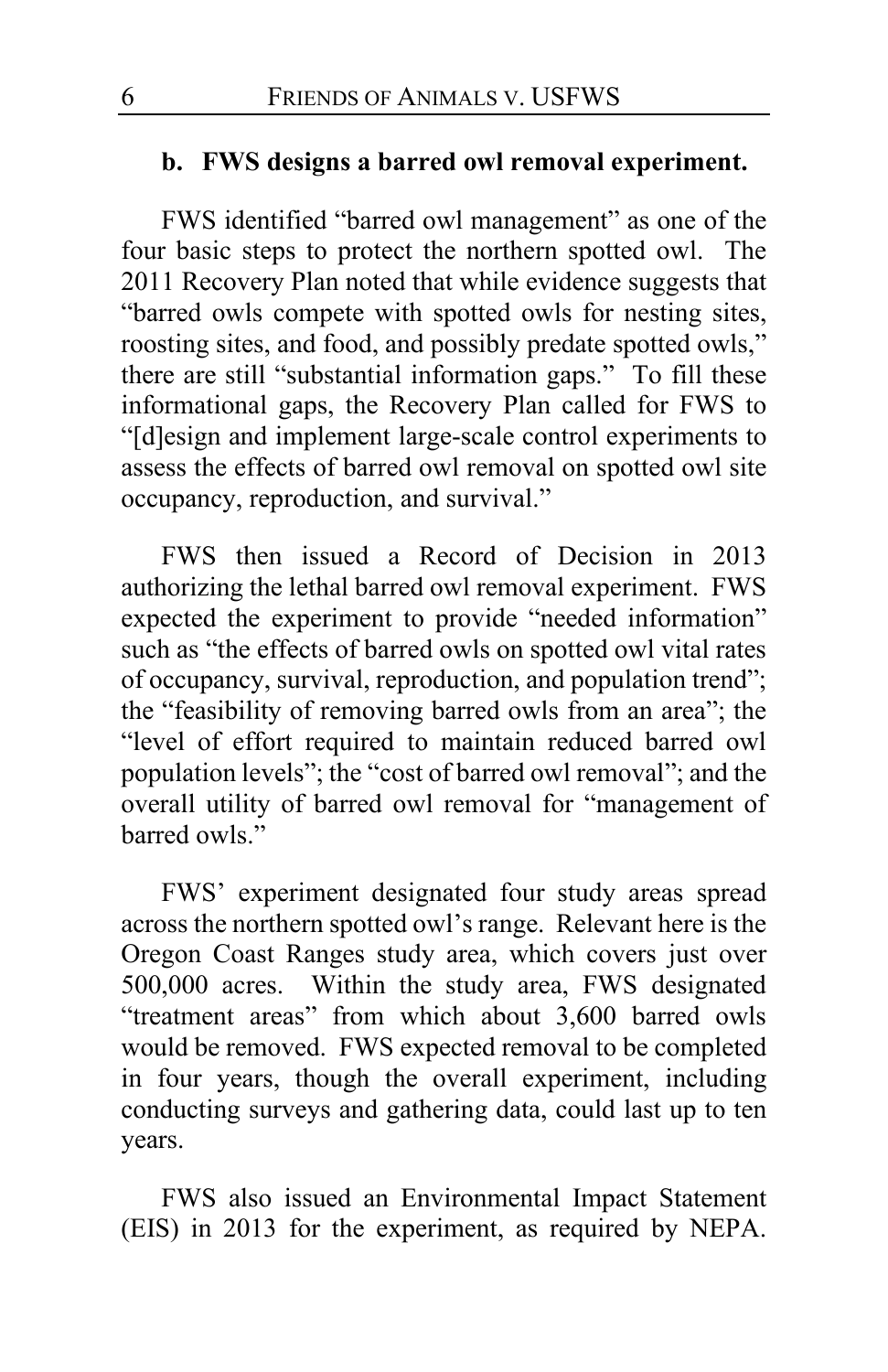NEPA is "a procedural statute intended to ensure Federal agencies consider the environmental impacts of their actions in the decision-making process." 40 C.F.R. § 1500.1.**[1](#page-6-0)** For major actions that will significantly affect the environment, NEPA requires federal agencies to inform the public of their analysis in an EIS. *See* 42 U.S.C. § 4332(C); 40 C.F.R. § 1502.4(a). Additionally, an agency may need to issue a environmental impact statement (Supplemental EIS) to augment a prior EIS if the agency makes "substantial changes" to the action, or "significant new circumstances or information" arises. 40 C.F.R. §1502.9(d)(1).**[2](#page-6-1)**

The EIS for the barred owl removal experiment concluded that it would have a negligible effect on the barred owl population, given the species' abundance. The EIS also acknowledged that the northern spotted owl could experience "minor and short-term negative effects" because of the intrusions by scientists into its habitat. But the main anticipated effect would be a potential "positive change in

<span id="page-6-1"></span>**<sup>2</sup>** If the proposed action on its face does not appear to have a significant impact, an agency may prepare a less-intensive environmental assessment (EA) to determine whether the action's effects would be significant. *See* 40 C.F.R. § 1501.5(a)–(c). If the agency concludes in its EA that the proposed action will not significantly affect the human environment, the agency may issue a "finding of no significant impact" (FONSI) rather than produce a full-scale EIS. *Id.*  $§$  1501.6(a).

<span id="page-6-0"></span><sup>&</sup>lt;sup>1</sup> In the time between the filing of the lawsuit and our decision today, NEPA's regulations were updated. *See* Update to the Regulations Implementing the Procedural Provisions of the National Environmental Policy Act, 85 Fed. Reg. 43,304 (July 16, 2020) (to be codified at 40 C.F.R. §§ 1500–1508, 1515–1518). We cite the current version of the regulations throughout our decision. The old and new versions of the cited regulations are substantively the same.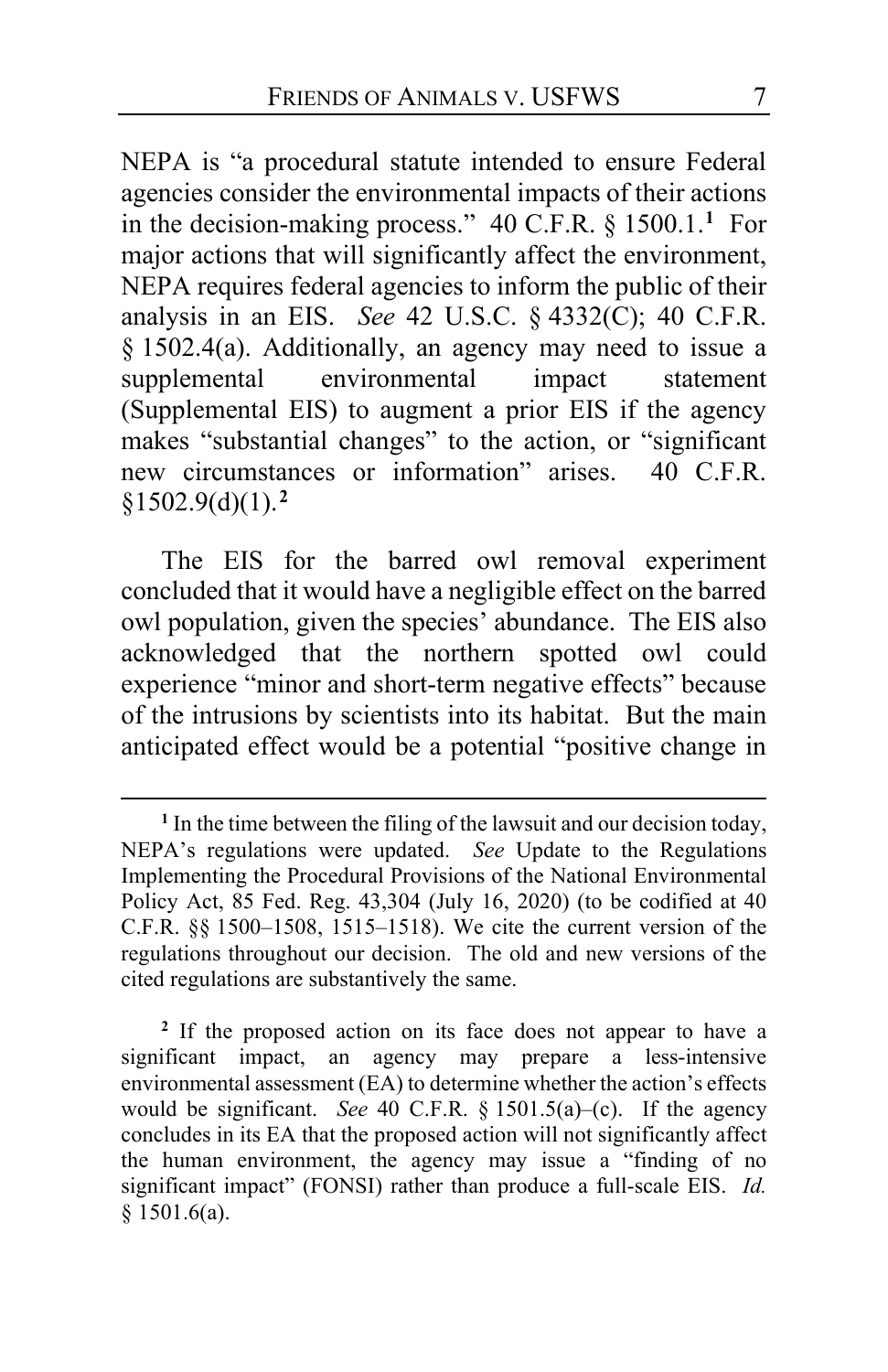spotted owl demographic performance" because of decreased competition from the barred owl. More broadly, the major benefit of the experiment would be obtaining data necessary to craft long-term recovery strategies for the northern spotted owl.

# **c. Endangered Species Act bars actions that harm threatened or endangered species and their habitats unless they provide a "net conservation benefit."**

Before FWS could begin this experiment, it had to comply with the ESA's many requirements. Section  $7(a)(2)$ of the ESA requires each federal agency to consult an expert wildlife agency to ensure "that any action authorized, funded, or carried out . . . is not likely to jeopardize the continued existence of any endangered species or threatened species or result in the destruction or adverse modification" of the critical habitat. 16 U.S.C.  $\S$  1536(a)(2).

Section 7 and its implementing regulations detail the consultation process for determining the biological impacts of a proposed action, leading to a Biological Opinion (BiOp). *Id.* § 1536(b)(3)(A); 50 C.F.R. § 402.14(h). In the Biological Opinion, the expert agency (here, FWS) renders its opinion whether the proposed action will likely "jeopardize the continued existence of a listed species or result in the destruction or adverse modification of critical habitat." 50 C.F.R. § 402.14(g)(4).

Along with requiring cross-agency consultation, the ESA broadly prohibits the "take" of any endangered or threatened species in the United States. 16 U.S.C. § 1538. "Take" means "to harass, harm, pursue, hunt, shoot, wound, kill, trap, capture, or collect, or to attempt to engage in any such conduct." *Id.* § 1532(19). The ESA's implementing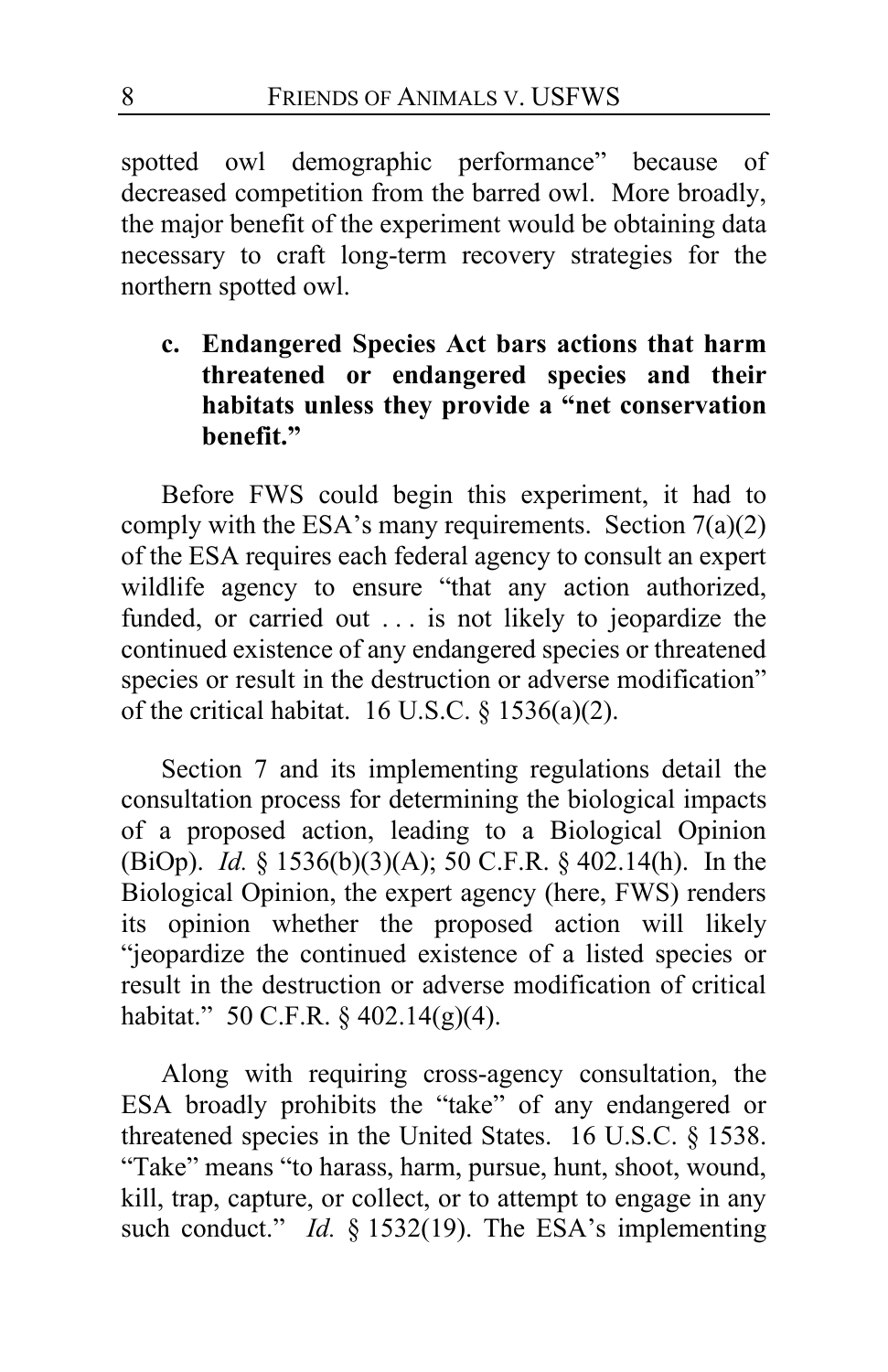regulations also define "harm" in the definition of "take" to include "significant habitat modification or degradation where it actually kills or injures wildlife by significantly impairing essential behavioral patterns, including breeding, feeding or sheltering."  $50$  C.F.R. § 17.3(c)(3).

Despite this general prohibition on take, the ESA provides a few exceptions. Relevant here, FWS may issue "Enhancement of Survival Permits" that authorize take "for scientific purposes or to enhance the propagation or survival of the affected species ...." 16 U.S.C.  $\S$  1539(a)(1)(A). FWS may issue these permits and enter into corresponding Safe Harbor Agreements with non-federal landowners whose lands that the agency seeks to use for conservation efforts. *See* 50 C.F.R. § 17.32(c)(1). The Safe Harbor Agreements set the terms of the permits and try to incentivize non-federal property owners to voluntarily undertake conservation activities on their property. *Id.* In exchange, FWS assures property owners that it will "not require additional or different management activities" and will allow the property to return to its previous condition at the agreement's conclusion. *Id.*  $\S$  17.32(c)(5).

To issue a permit, FWS must find that:

"The implementation of the terms of the Safe Harbor Agreement is reasonably expected to provide a *net conservation benefit* to the affected listed species by contributing to the recovery of [the] listed species included in the permit, and the Safe Harbor Agreement otherwise complies with the Safe Harbor policy available from the Service."

*Id.* § 17.32(c)(2) (emphasis added). In 1999, FWS issued its Safe Harbor Policy that fleshed out the requirements for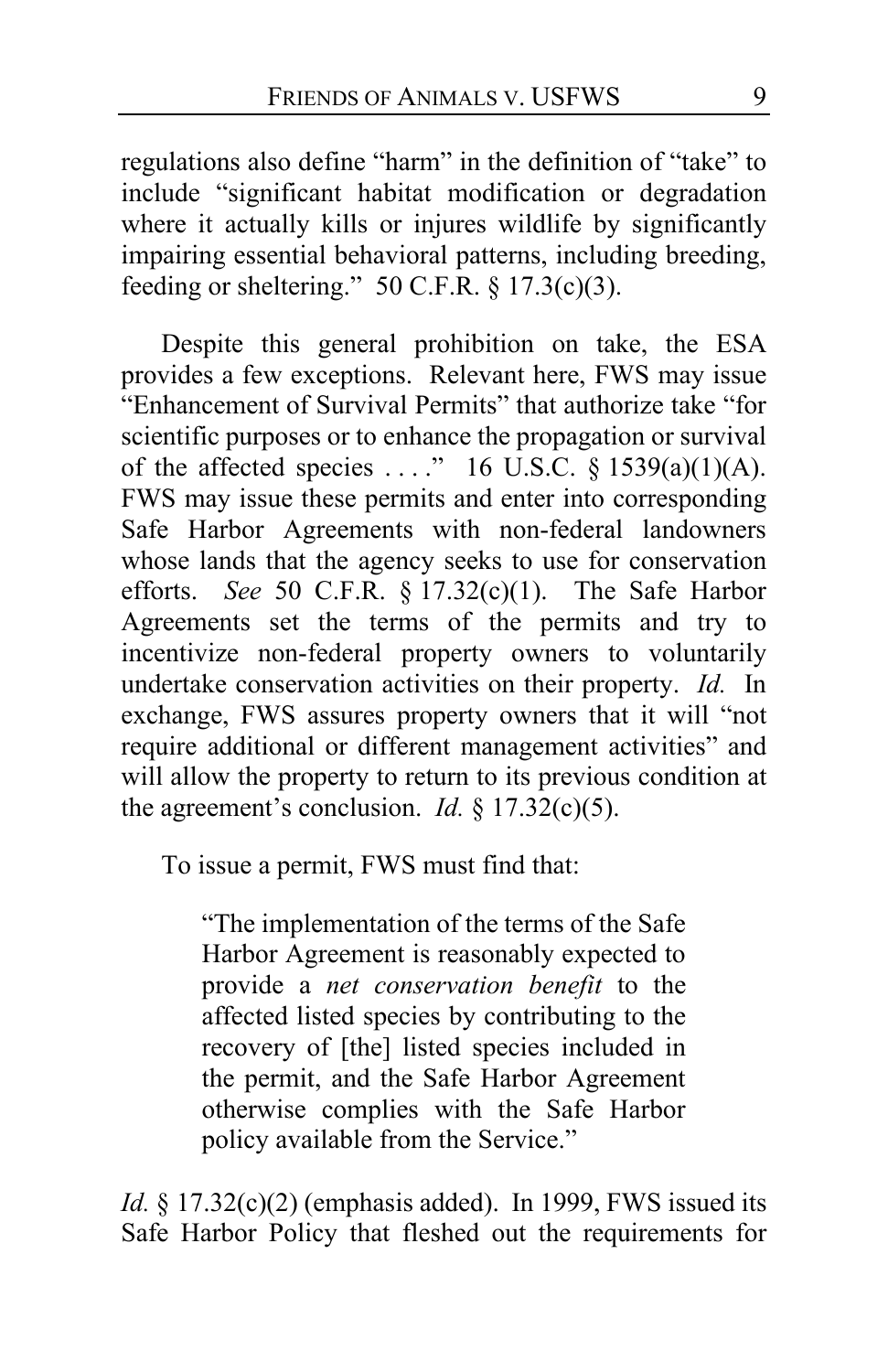issuing permits. *See* Announcement of Final Safe Harbor Policy, 64 Fed. Reg. 32,717 (June 17, 1999) (the Policy).

# **d. FWS issues Enhancement of Survival Permits and enters into Safe Harbor Agreements with four non-federal landowners.**

The Oregon Coast Ranges study area is a checkerboard of federal, state, and private land. To create contiguous areas for the experiment, FWS sought cooperation from nonfederal landowners to gain access to their lands. Though not strictly necessary to complete the experiment, such access would help FWS complete the experiment in the most efficient and complete manner. Failure to gain such access could reduce the ability to detect changes in the spotted owl population caused by barred owl removal.

To that end, FWS issued permits and entered into Safe Harbor Agreements with four non-federal landowners within the Oregon Coast Ranges study area: Roseburg Resource Company (Roseburg), Weyerhaeuser Company (Weyerhaeuser), Oxbow Timber I, LLC (Oxbow), and the Oregon Department of Forestry (Oregon).**[3](#page-9-0)**

Each permittee agreed to allow FWS to access their property and roads to remove barred owls and agreed to conduct or support spotted owl surveys on their lands. In exchange, the permittees may keep harvesting timber on their property in areas where no northern spotted owls resided when the parties entered into the Safe Harbor Agreements ("non-baseline sites") without incurring

<span id="page-9-0"></span>**<sup>3</sup>** After FWS issued the permits, Roseburg acquired Oxbow. Because of this acquisition, there are now only three permits for the Oregon Coast Ranges study area that are being challenged (Roseburg-Oxbow, Weyerhaeuser, and Oregon).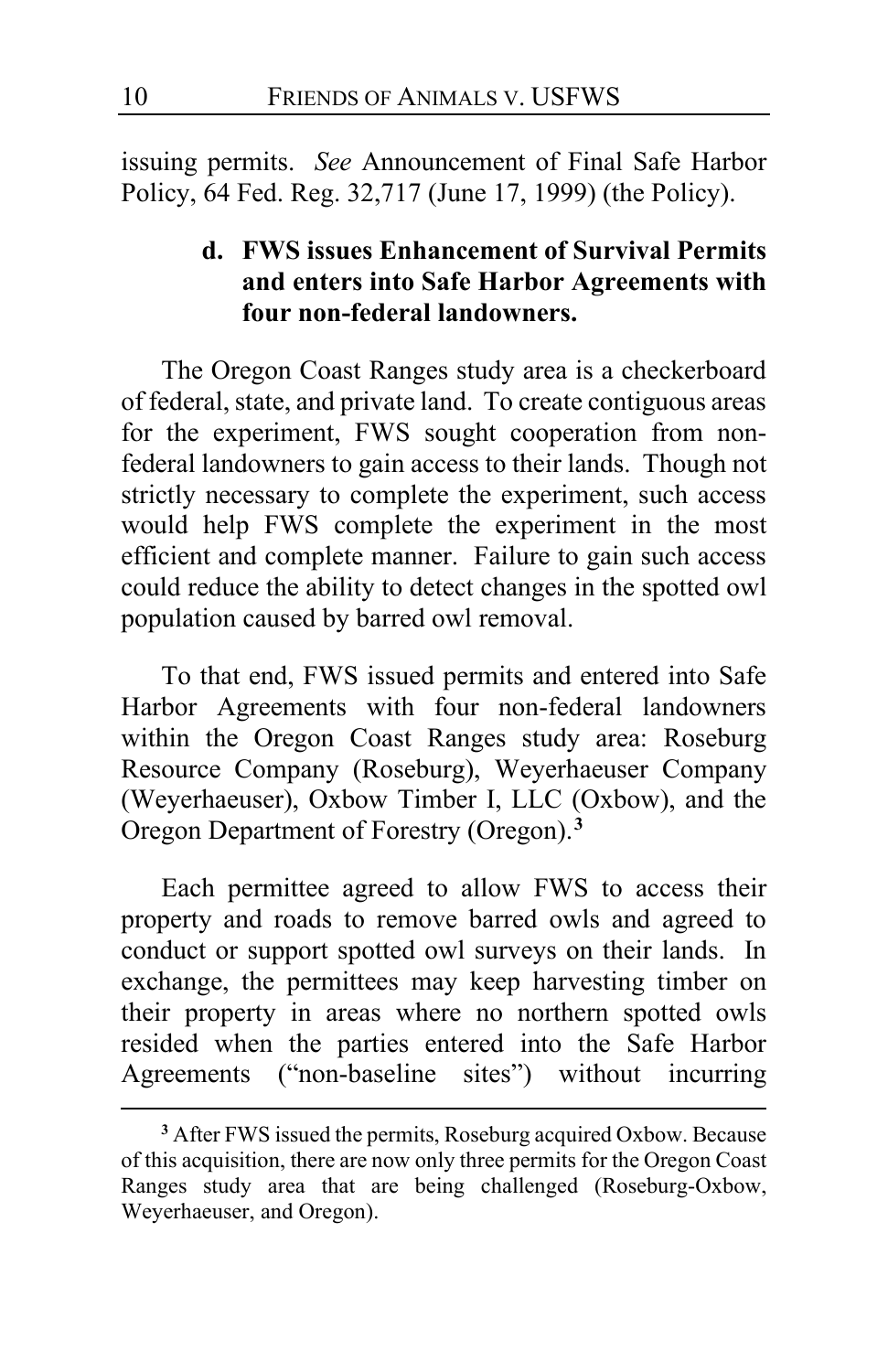liability for incidentally taking any spotted owls that later reoccupy those locations. The permittees, however, receive no liability protection for any incidental take in areas where the owls already resided ("baseline sites").

FWS used survey data to designate any site in which a "resident" northern spotted owl had been detected in the previous three to five years as a baseline site. Thus, the permits authorized incidental take only in non-baseline sites (*i.e.*, areas where no "resident" northern spotted owls have been observed in the past three to five years). And even in those non-baseline sites, the permits restricted the land during nesting and rearing season.

As required by the ESA's implementing regulations, FWS determined that each permit was "reasonably expected to provide a net conservation benefit" to the northern spotted owl. *See* 50 C.F.R. § 17.32(c)(2). Although FWS acknowledged that there was potential for "take of spotted owls on the temporarily reoccupied" non-baseline sites, FWS concluded such take would be "more than offset by the value of the information gained from the Experiment and potential contribution to long-term barred owl management strategy."

# **e. FWS prepares Biological Opinions and EAs to comply with the ESA and NEPA, respectively.**

As required by the ESA, FWS issued a series of Biological Opinions simultaneously with the permits and Safe Harbor Agreements. The Biological Opinions determined that the Roseburg, Oxbow, and Weyerhaeuser permits would neither jeopardize the northern spotted owl nor adversely modify its critical habitat. Given each permit's small effect on spotted owl habitat, FWS concluded that the potential harm caused by the experiment would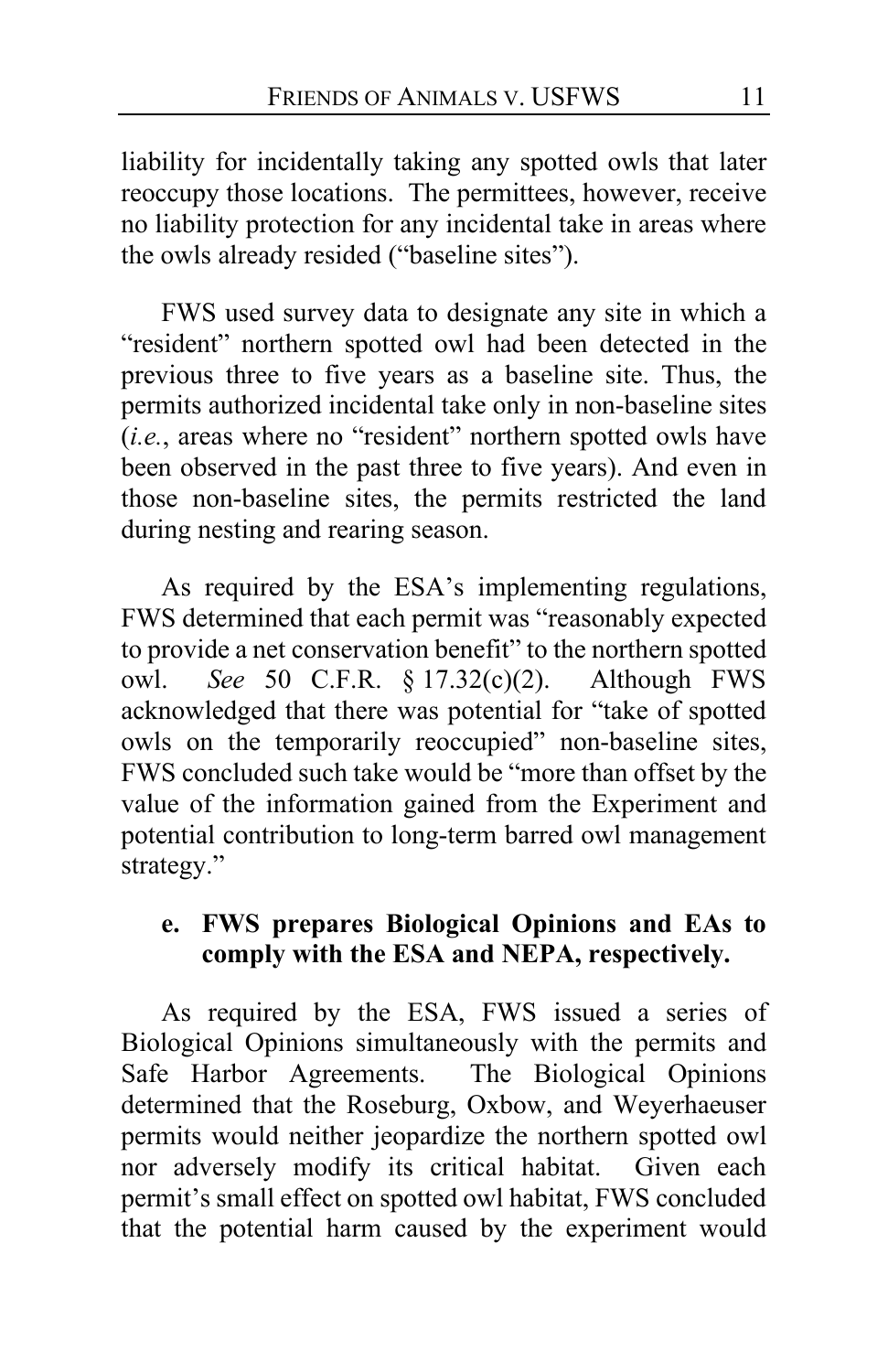likely be offset by the information gained if the experiment succeeded.

FWS' analysis differed slightly for the Oregon permit because of its potential effect on a small portion of critical habitat. In total, the Oregon permit authorized up to 3,345 acres of critical habitat loss. This represented less than 0.04 percent of total range-wide spotted owl critical habitat. FWS still believed that such habitat destruction was justified because it would aid the barred owl removal experiment. FWS thus concluded that the Oregon permit was unlikely to jeopardize the northern spotted owl or its critical habitat.

And as required by NEPA, FWS also prepared an Environmental Assessment for each permit. Each Environmental Assessment made a Finding of No Significant Impact, concluding that the permit is "not likely to have a significant impact on the spotted owl." The permits only authorized incidental take in non-baseline sites that do not currently have spotted owls and are unlikely to be recolonized without barred owl removal. Thus, northern spotted owls would be taken only if the experiment facilitated spotted owl recolonization in previously unoccupied areas.

# **f. Friends sues FWS, alleging violations of the ESA and NEPA.**

In June 2017, Friends sued FWS, challenging the issuance of the Enhancement of Survival permits and Safe Harbor Agreements in the Oregon Coast Ranges and Klamath study areas. The district court held that Friends lacked standing to bring either claim. *See Friends of Animals v. Sheehan*, 2018 WL 6531676, \*5 (D. Or. Dec. 11, 2018). This court reversed in part, holding that Friends had standing to challenge permits issued in the Oregon Coast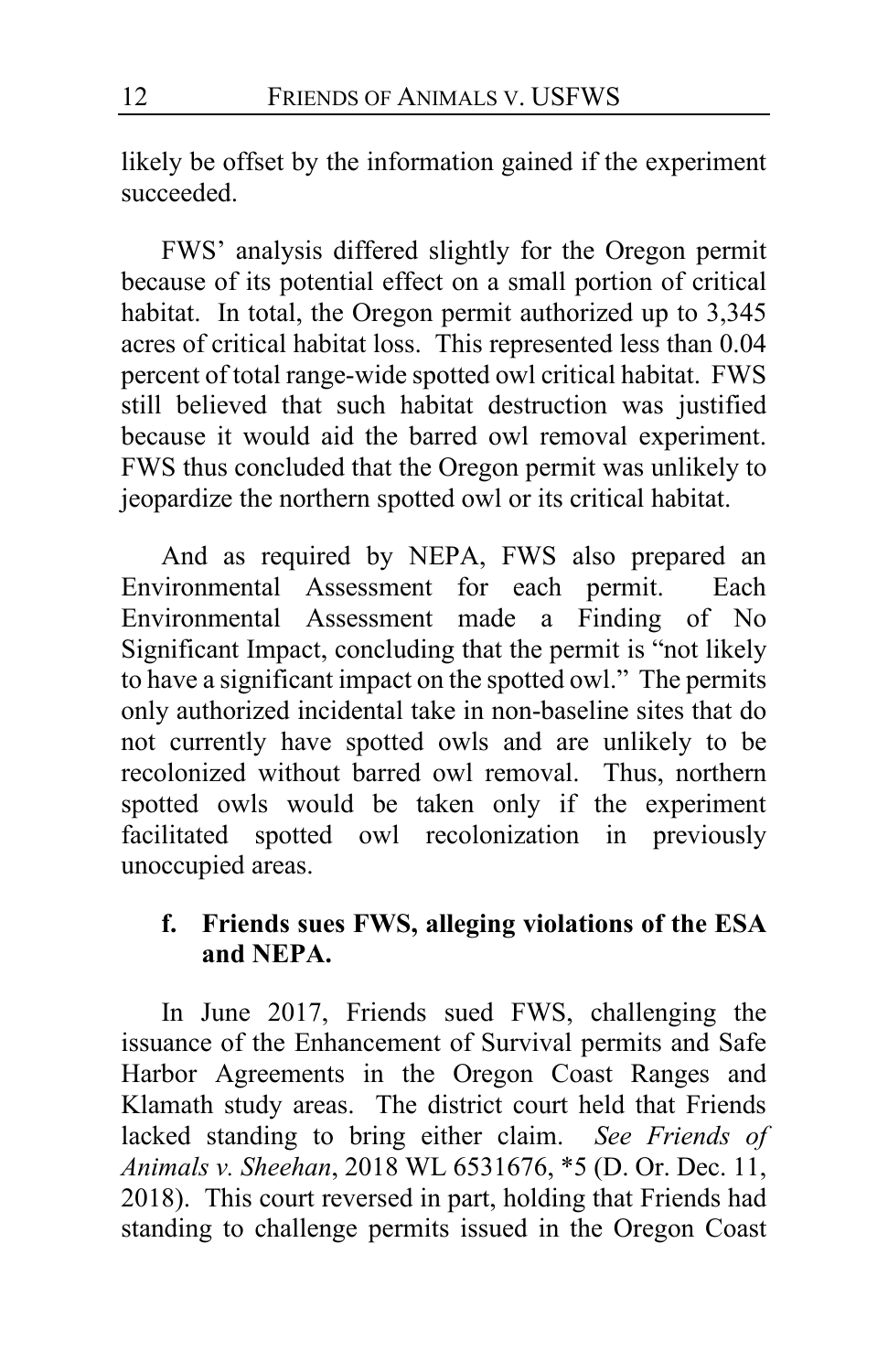Ranges, but not the Klamath, study area. *Friends of Animals v. U.S. Fish & Wildlife Serv.*, 789 F. App'x 599, 600**–**01 (9th Cir. 2020).

On remand, the district court considered the merits and granted summary judgment for FWS. *Friends of Animals v. Sheehan*, 2021 WL 150011, \*1 (D. Or. Jan. 15, 2021). Friends alleged FWS violated the ESA by "(1) issuing a permit that fails to achieve a 'net conservation benefit,' (2) failing to use the best biological and habitat information in forming baseline conditions, and (3) failing to analyze the SHA's effect on critical habitat." *Id.* at \*3. Additionally, Friends claimed FWS violated NEPA because it (1) failed to conduct a Supplemental EIS after issuing the permits, and (2) failed to discuss the experiment and permits in a single EIS as required for "connected actions." *Id.* at \*13.

For the first ESA claim, the district court determined that the regulation specifying that a Safe Harbor Agreement should be "reasonably expected to provide a net conservation benefit," *see* 50 C.F.R. § 17.32(c)(2), was ambiguous. *Id.* at \*3. Because the district court found that the Safe Harbor Policy referenced by § 17.32 did not carry the force of law, it held that the Safe Harbor Policy—which elaborates on the meaning of "net conservation benefit" could not be used to resolve the ambiguity. *Id.* at \*5. Because § 17.32 was ambiguous, the district court applied *Auer***[4](#page-12-0)** deference to FWS' interpretation that "information" may constitute a "net conservation benefit" and found the agency's interpretation reasonable. *Id.* at \*3, \*6. The district court also noted that the Policy supported FWS' interpretation. *See id.* at \*6–7.

<span id="page-12-0"></span>**<sup>4</sup>** *See Auer v. Robbins*, 519 U.S. 452 (1997).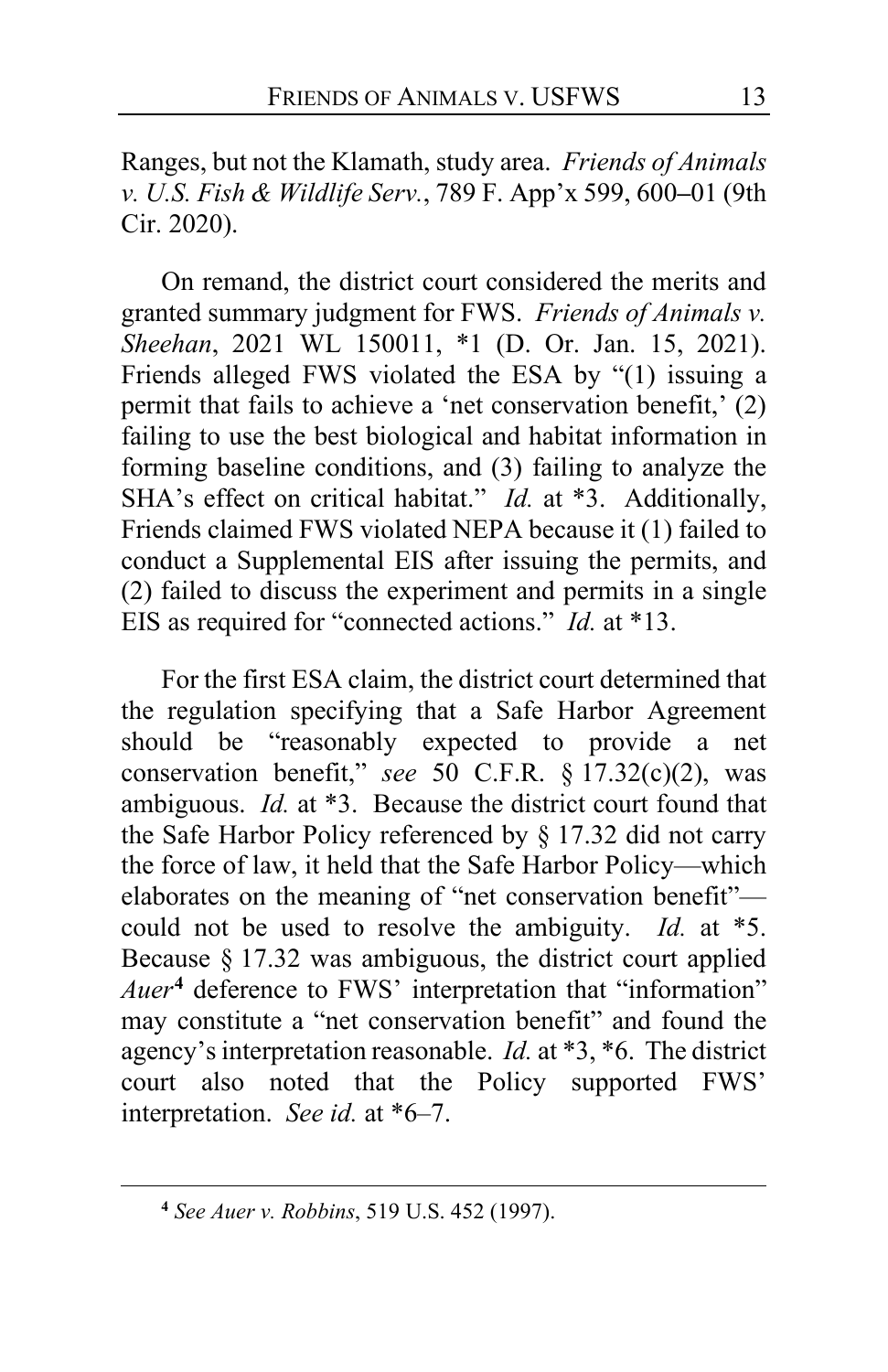The district court next held that FWS reasonably defined baseline conditions as suggested in the Safe Harbor Policy because the agency used the best techniques and information available. *Id.* at \*8. The district court held that FWS' reliance on "resident" owl populations, rather than "floater" (*i.e*., young and displaced) owls, tracked the Safe Harbor Policy. *Id.* at \*10. The district court also rejected Friends' argument that FWS' survey data could not establish that non-baseline sites were "abandoned" because neither the Safe Harbor Policy nor other agency guidance requires baseline conditions to be designated based on "abandonment." *Id.* at \*11.

Lastly, the district court found that FWS adequately considered impacts to critical habitat affected by the Oregon permit in the issued Biological Opinions. *Id.* at \*12. The court rejected Friends' argument that the Biological Opinions insufficiently analyzed important subsets of critical habitat because the Biological Opinions did "consider and assess[] the foraging, transience, and colonization value of the affected critical habitat . . . ." *Id.*

The district court then turned to Friends' NEPA claims. The district court held that FWS did not have to conduct a Supplemental EIS because the "2013 EIS accounted for the possibility that nonfederal lands could be included in the experiment" and the authorization of incidental take in nonbaseline sites did "not constitute a substantial change relevant to environmental concerns." *Id.* at \*13. The district court also held that FWS did not have to analyze the experiment and permits in a single EIS. *Id.* at \*14. Because "each action could exist without the other," the experiment and the permits were not "connected actions." *Id.*

On appeal, Friends presses the same ESA and NEPA claims.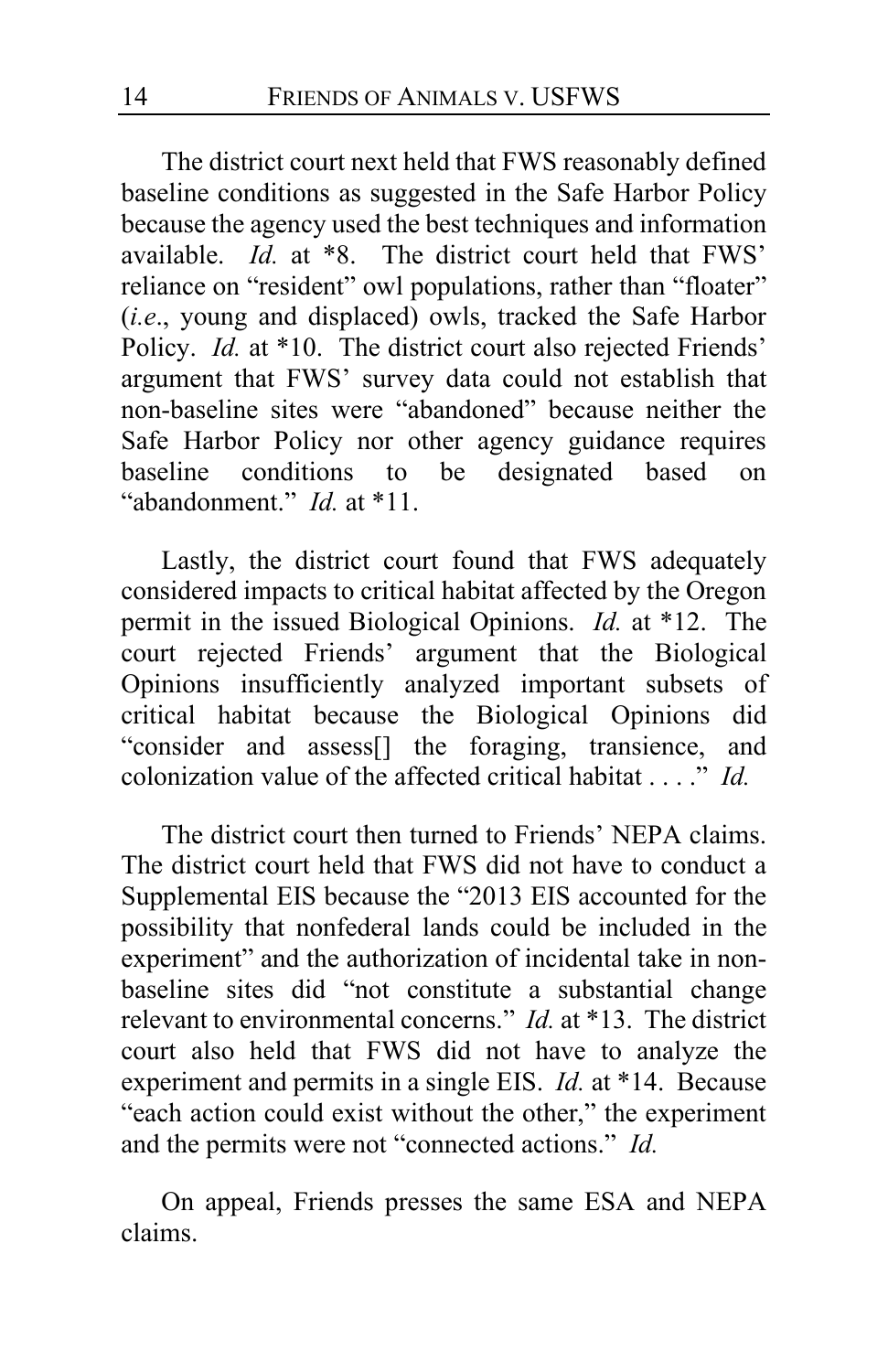#### **STANDARD OF REVIEW**

We review a district court's grant of summary judgment de novo. *Native Ecosystems Council v. Marten*, 883 F.3d 783, 789 (9th Cir. 2018). "We review an agency's compliance with the ESA . . . and NEPA under the 'arbitrary and capricious' standard of the APA." *Id.* at 788; *see also* 5 U.S.C.  $\S 706(2)(A)$ . Under this standard, we "must determine whether the agency considered the relevant factors and articulated a rational connection between the facts found and the choices made." *Ranchers Cattlemen Action Legal Fund v. U.S. Dep't of Agric.*, 499 F.3d 1108, 1115 (9th Cir. 2007) (internal quotation marks omitted). Arbitrary and capricious review is "highly deferential" and presumes that the agency action is valid if "a reasonable basis exists" for the agency's decision. *Id.* (citation omitted).

### **ANALYSIS**

### **I. FWS complied with the ESA.**

Friends renews its same ESA arguments rejected by the district court. We reject them and conclude that FWS complied with the ESA.

# **a. The "informational benefit" from the experiment may constitute a "net conservation benefit" under ESA regulations.**

As noted above, the ESA generally bars anyone—<br>luding the federal government—from "taking" including the federal government—from endangered or threatened species or making significant modifications to their habitat that kill or injure wildlife. 16 U.S.C. § 1538 (prohibiting the "take" of threatened or endangered species); 50 C.F.R. § 17.3(c)(3) (defining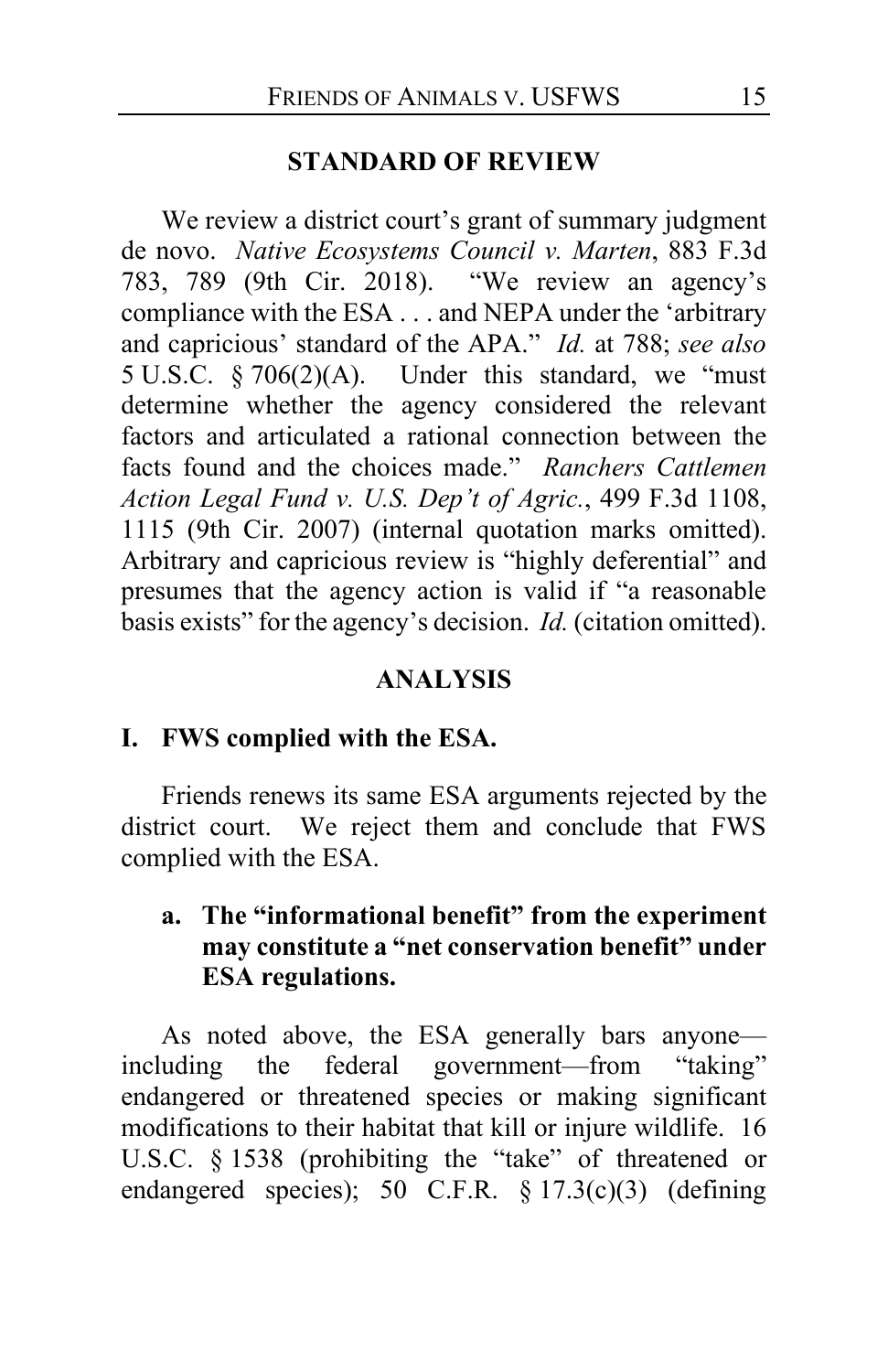"harm" under the "take" definition to include significant modification of habitat).

The ESA, however, carves out a few exceptions. Relevant here, FWS can issue a permit allowing someone to "take" an endangered or threatened species if it is "for scientific purposes or to enhance the propagation or survival of the affected species ...." 16 U.S.C.  $\S$  1539(a)(1)(A). And ESA regulations permit the agency to enter into Safe Harbor Agreements with non-federal landowners whose lands the agency wants to use for conservation efforts if the proposed actions are "reasonably expected to provide a *net conservation benefit* to the affected listed species" and "otherwise compl[y] with the Safe Harbor policy." *See* 50 C.F.R. §  $17.32(c)(1)$ ; (c)(2)(ii) (emphasis added).

FWS designed its barred owl removal experiment relying on its authority to issue these permits and to enter into Safe Harbor Agreements. But Friends argues FWS cannot authorize this experiment because it does not provide a "net conservation benefit." Their argument proceeds as follows: Because the ESA regulation does not define "net conservation benefit," that term is ambiguous. The Safe Harbor Policy, however, defines "net conservation benefit." 64 Fed. Reg. at 32,722. And according to Friends, that definition of "net conservation benefit" in the Safe Harbor Policy supposedly requires direct recovery of the species, and thus does not include the "informational benefit" that FWS expects from its experiment.

We disagree with Friends' reading of "net conservation benefit." For starters, "net conservation benefit" is not ambiguous—at least on whether that term includes informational benefit. The ESA defines "conservation" as "all methods and procedures" necessary for the recovery of the species, which "include, but are not limited to, all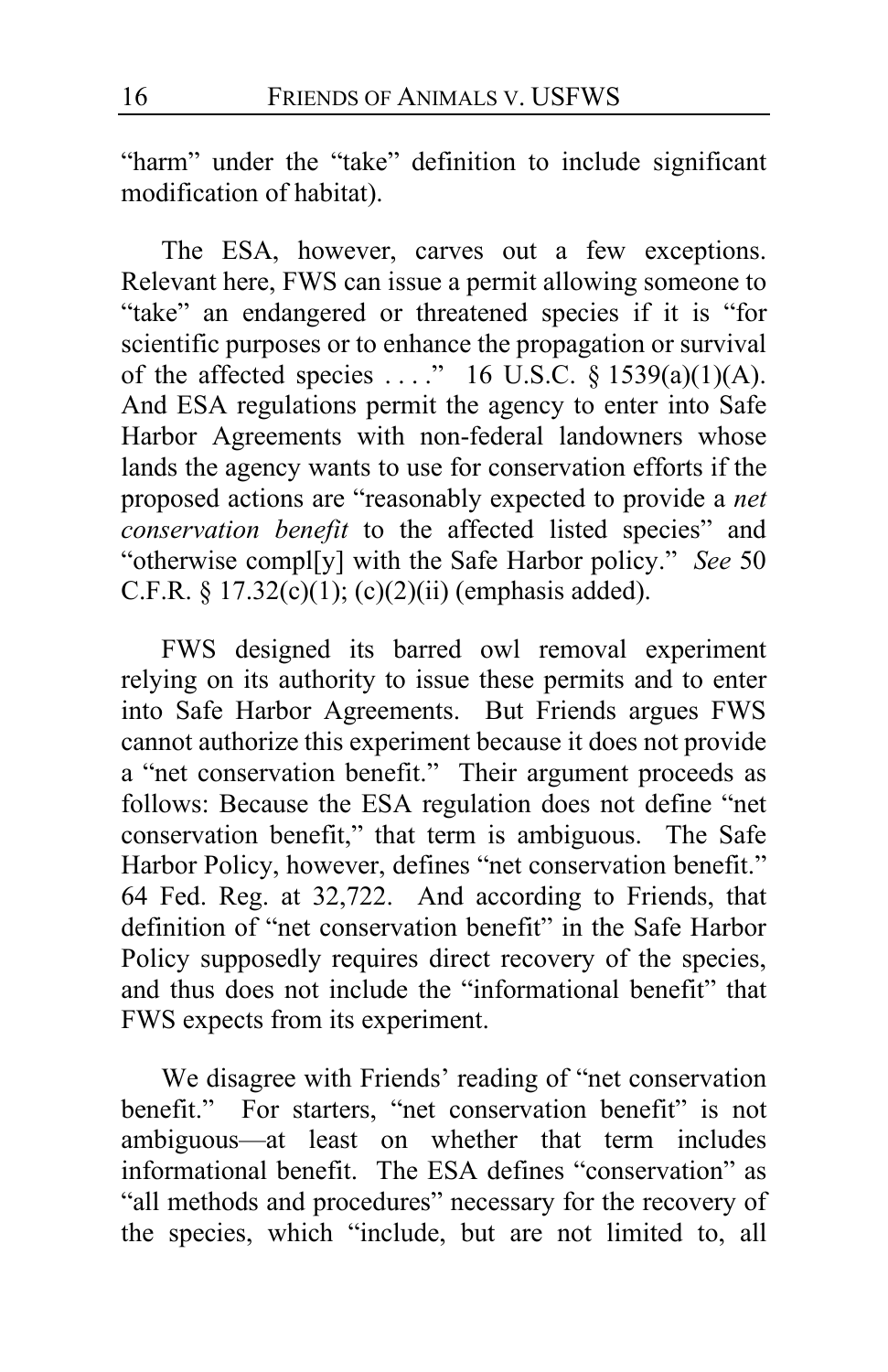activities associated with scientific resources management such as *research*." 16 U.S.C. § 1532(3) (emphasis added). "Research" means "the collecting of information about a particular subject." Merriam-Webster Dictionary, https://www.merriam-webster.com/dictionary/research. And we generally assume that a word in an implementing regulation tracks the meaning of that same word in the authorizing statute. *See Decker v. Nw. Envtl. Def. Ctr.*, 568 U.S. 597, 609 (2013) (regulations must be interpreted consistently with statute they implement).

So the definition of "conservation" in the ESA—and, by extension, in the ESA regulation at issue—includes activities aimed at collecting information (such as the efficacy of barred owl removal as a conservation strategy). And thus "net conservation benefit" includes informational and research benefit contemplated by the barred owl removal experiment. Whether this informational benefit outweighs the harm done from any incidental take is an expert judgment that we generally defer to the agency. *San Luis & Delta-Mendota Water Auth. v. Locke*, 776 F.3d 971, 994 (9th Cir. 2014).

Ignoring the definition of "conservation" in the ESA, Friends insists that we should look at the definition of "net conservation benefit" in the agency's Safe Harbor Policy:

> "the cumulative benefits of the management activities identified in a Safe Harbor Agreement that provide for an increase in a species' population and/or the enhancement, restoration, or maintenance of the covered species' suitable habitat within the enrolled property, taking into account the length of the Agreement and any off-setting adverse effects attributable to the incidental taking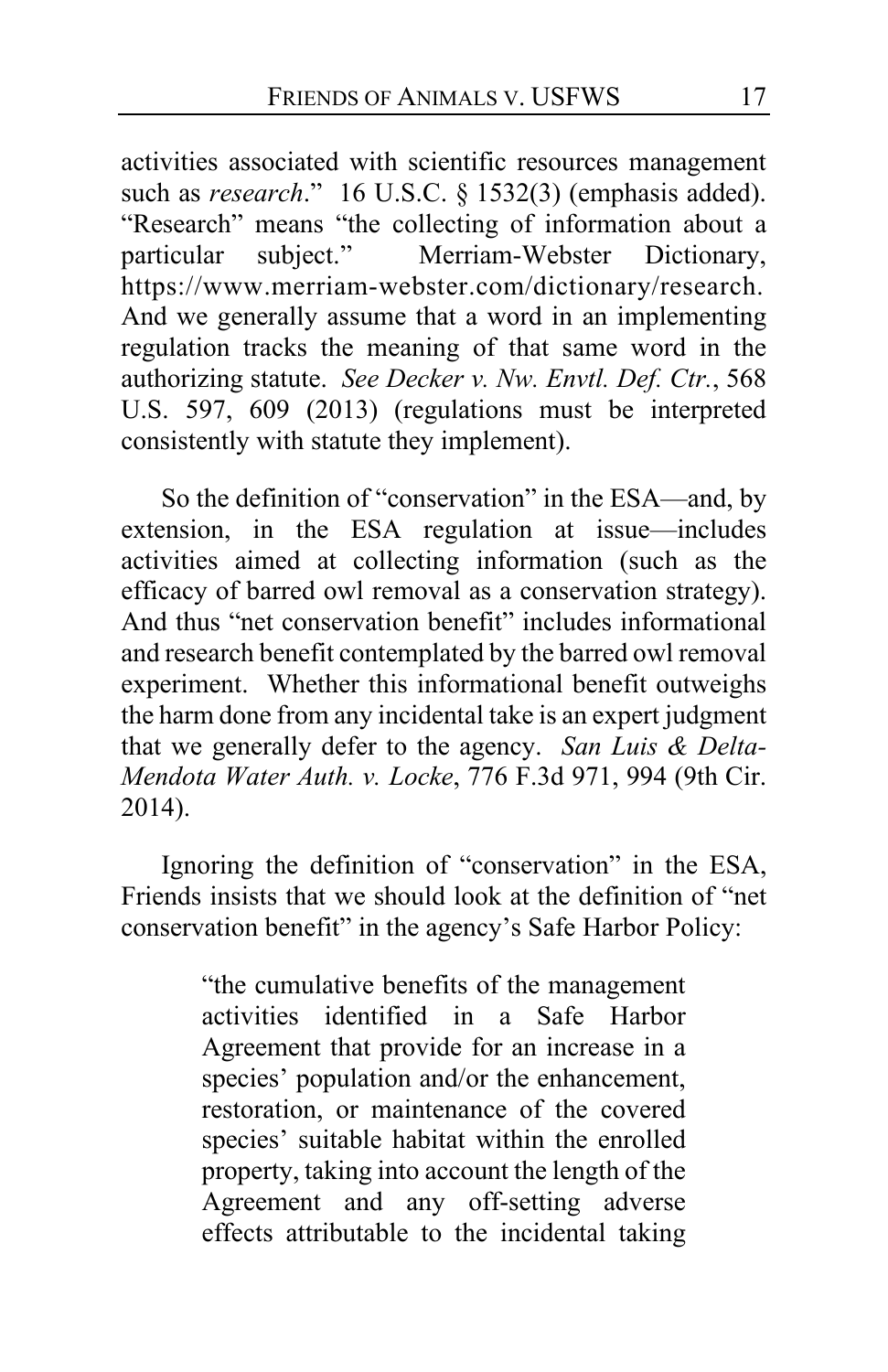allowed by the enhancement of survival permit. Net conservation benefits must be sufficient to contribute, either directly or indirectly, to the recovery of the covered species."

64 Fed. Reg. at 32,722. According to Friends, the Policy's definition requires that the permits directly cause an "increase" in either the northern spotted owl's population or its suitable habitat. And because the information from the experiment does neither on its own, Friends argues that the experiment cannot qualify as a "net conservation benefit."

But even if we assume that the Safe Harbor Policy has the force of law, Friends' reading of "net conservation benefit" remains unconvincing.**[5](#page-17-0)** *See W. Radio Servs. Co., Inc.*, *v. Espy*, 79 F.3d 896, 900 (9th Cir. 1996) ("[W]e will review an agency's alleged noncompliance with an agency pronouncement only if that pronouncement actually has the force and effect of law."). To begin, the last sentence of the Policy's definition states that "net conservation benefit" must "directly or *indirectly*" contribute to the recovery of the species. *Id.* at 32,722 (emphasis added). The experiment here "indirectly" aids the recovery of the northern spotted owl.

Other parts of the Safe Harbor Policy also undermine Friends' cramped reading of "net conservation benefit." Much like we review an entire statute to determine a specific provision's meaning under traditional canons of statutory interpretation, we must examine the entire Policy to discern the meaning of "net conservation benefit." *Cf. U.S. Nat'l* 

<span id="page-17-0"></span>**<sup>5</sup>** While the Safer Harbor Policy underwent a notice-and-comment process, it was not codified in the Code of Federal Regulations.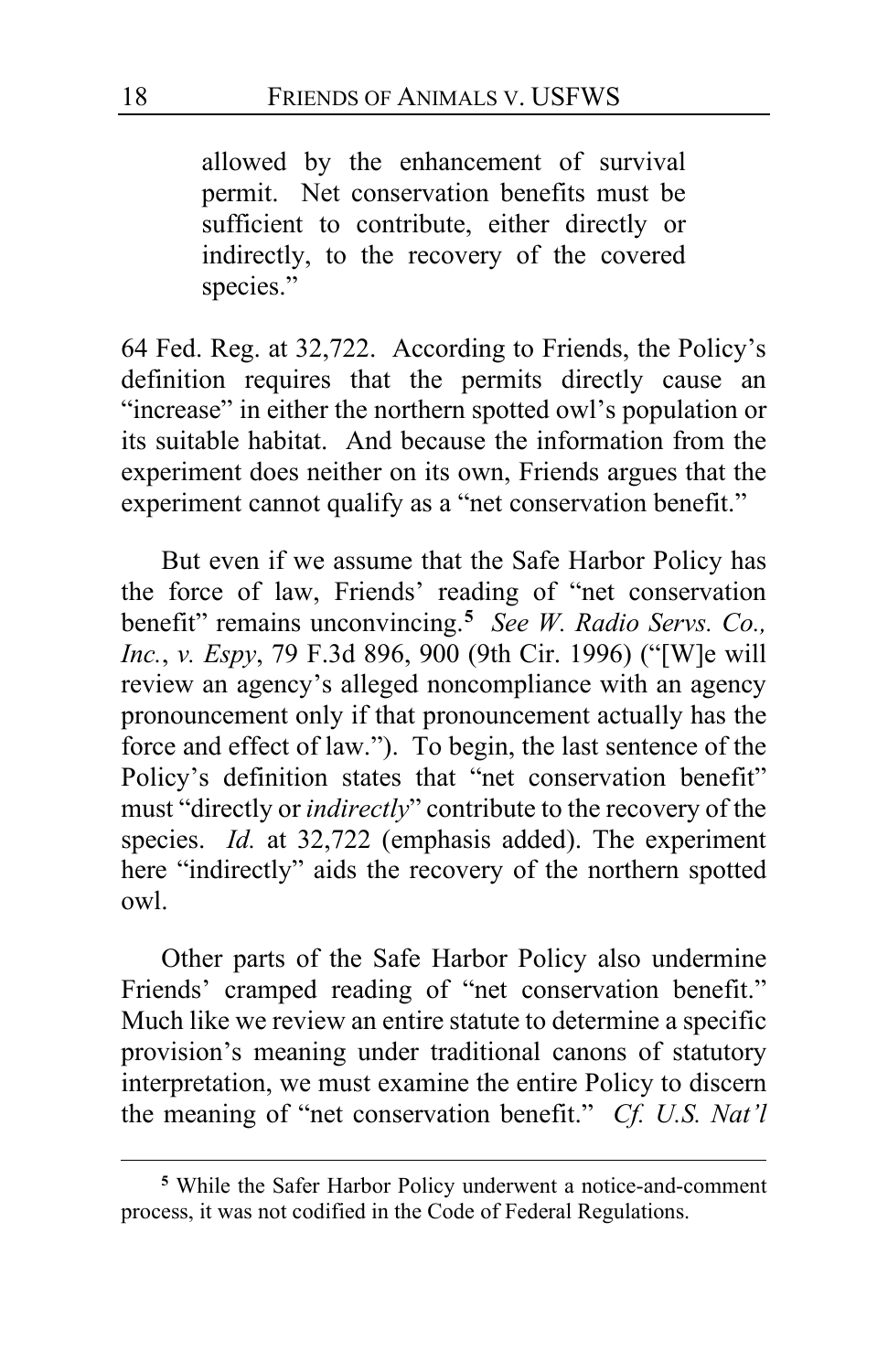*Bank of Or. v. Indep. Ins. Agents of America, Inc.*, 508 U.S. 439, 455 (1993) (When "expounding a statute, we must not be guided by a single sentence or member of a sentence, but look to the provisions of the whole law, and to its object and policy.") (internal quotation marks omitted). And in responding to public comments asking to clarify the meaning of "net conservation benefit," FWS stated three times that "net conservation benefits may result from . . . creating areas for *testing* and implementing new conservation strategies." 64 Fed. Reg. at 32,719 (Response 5), 32,720 (Response 11), 32,722 (Purpose of the Policy) (emphasis added). FWS here is testing new conservation strategies by conducting the barred owl removal experiment.

In short, we hold that "net conservation benefit" as used in the ESA regulation includes informational benefit provided by the barred owl removal experiment.**[6](#page-18-0)**

# **b. FWS reasonably described baseline conditions using "resident" owl survey data.**

Friends also claims that FWS improperly defined baseline sites where it cannot remove the barred owls.**[7](#page-18-1)** The

<span id="page-18-0"></span>**<sup>6</sup>** It does not necessarily mean that the agency can justify an incidental take of a threatened or endangered species based on speculative or questionable research. That issue goes to the "*net*  conservation benefit"—*i.e.,* whether the research data outweighs the harm caused by the take. Friends, however, does not appear to challenge FWS' determination that the experiment will provide useful data.

<span id="page-18-1"></span>**<sup>7</sup>** As with its "net conservation benefit" argument, Friends' "baseline conditions" claim presumes non-compliance with the Safe Harbor Policy and other agency guidance. We do not review claims of non-compliance with an agency's own pronouncement unless that pronouncement carries the force of law. *See W. Radio*, 79 F.3d at 900. Here, we need not decide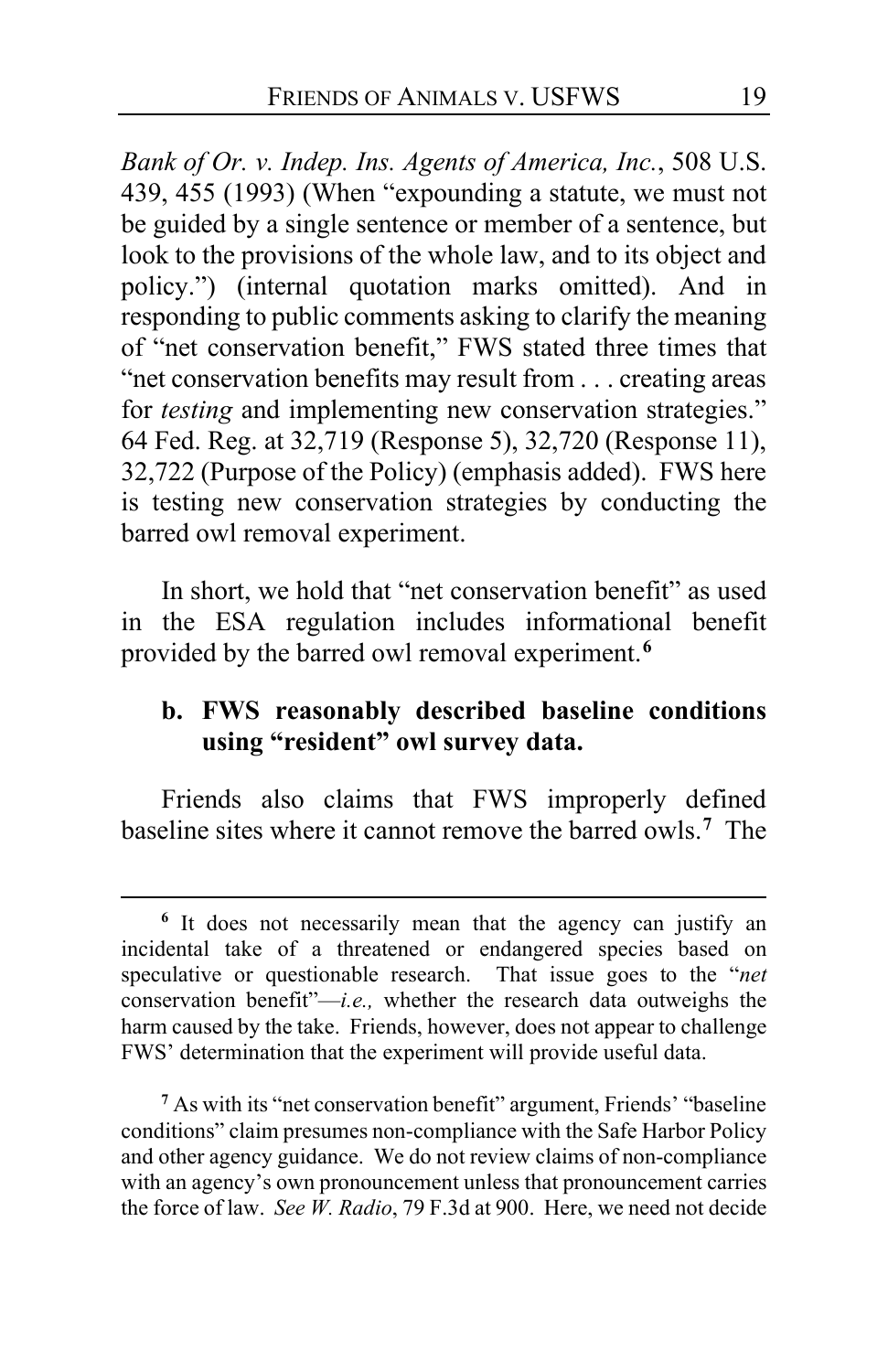Safe Harbor Policy requires that each Safe Harbor Agreement fully describe "the agreed upon baseline conditions" for the covered species within the property. 64 Fed. Reg. at 32,723. "Baseline conditions" are the "population estimates and distribution and/or habitat characteristics and determined area of the enrolled property that sustain seasonal or permanent use by the covered species . . . ." *Id.* at 32,722.

For the Roseburg, Oxbow, and Weyerhaeuser Safe Harbor Agreements, FWS designated a site as "baseline" and thus not subject to the permits' incidental take authorizations—whenever a *single resident spotted owl* had been spotted on that site in annual surveys from 2013 to 2015. For the Oregon Safe Harbor Agreement, FWS used the same methodology but relied on surveys from 2011 to 2015.

Friends argues that FWS' methodology suffered two flaws. First, Friends claims that FWS determined that baseline sites were "effectively abandoned" but that the agency's own policy statements show three to five years of survey data cannot establish "abandonment." This "abandonment" argument is a red herring. There is simply no requirement—in either the Safe Harbor Policy or the agency's other guidance—that FWS designate baseline conditions based on "abandonment." The Safe Harbor Policy does not mention "abandonment" in its discussion of baseline conditions. *See* 64 Fed. Reg. at 32,722–24. And the Safe Harbor Agreements make no such finding either. Each Safe Harbor Agreement determined that baseline sites were "unoccupied," not "abandoned." The guidance relied

whether the Policy and other guidance carry the force of law because FWS in any event complied with both.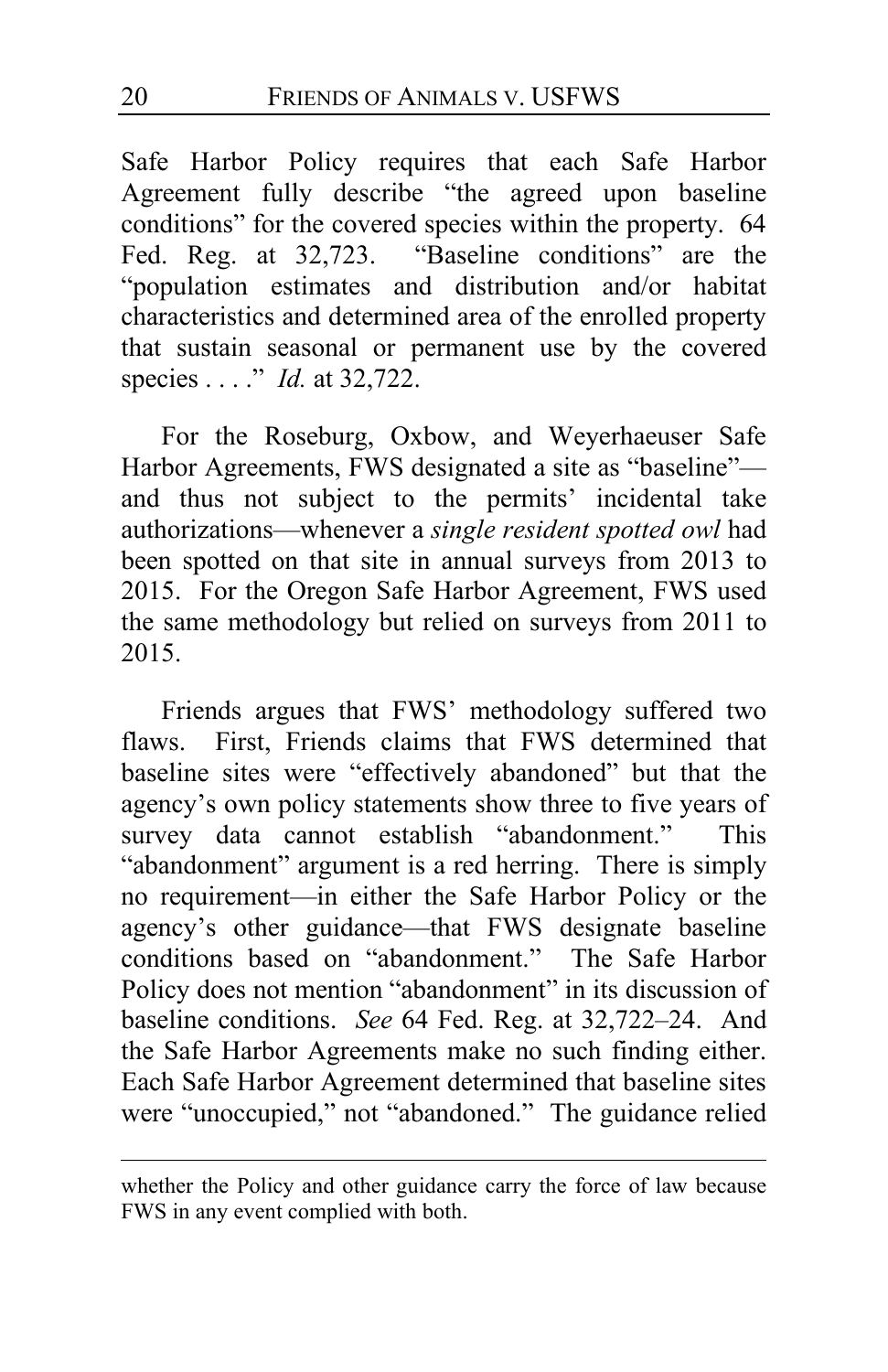on by Friends explicitly distinguishes between "unoccupied" and "abandoned" sites. The guidance states that The guidance states that "[o]ccupancy is an annual rate and is not equivalent to 'abandoned,' which is a permanent status." And the guidance says unoccupied sites should be determined by using at least "3 years of survey." FWS complied with this methodology by using three to five years of surveys in designating the Safe Harbor Agreements' baseline conditions.

Second, because the Safe Harbor Policy defines "baseline conditions" as including areas that sustain "seasonal" use, Friends alleges FWS erred in limiting baseline sites to only those areas where a "resident" spotted owl was detected and not considering "floaters" (young and displaced spotted owls). The Safe Harbor Policy instructs that determination of baseline conditions should be flexible and based on agreement between FWS and the landowner. 64 Fed. Reg. at 32,719. Given the flexibility granted to the parties, we cannot say exclusion of "floater" owls violates the Safe Harbor Policy. As FWS explained, there is "no evidence that floaters (young and displaced territorial spotted owls) successfully breed unless they first become established on a territory" and are thus unlikely to contribute to the recovery of the species. It was reasonable for FWS and the parties to set baseline sites based on "resident" owls that are of primary conservation importance. Moreover, the Safe Harbor Agreements include special protections during nesting and roosting seasons in non-baseline areas, requiring permittees to "refrain from removal or alteration of habitat" within the core area containing nesting trees.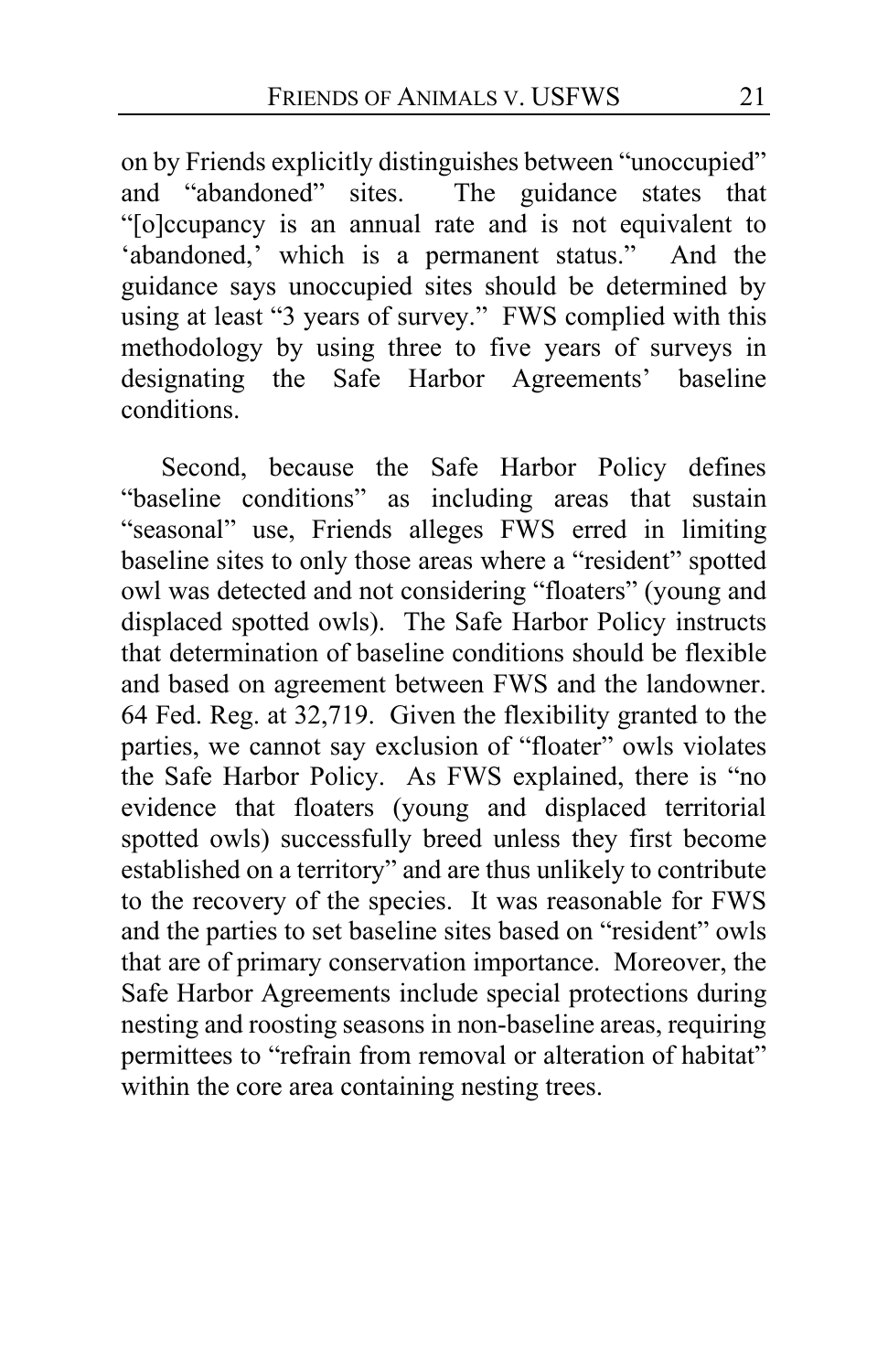# **c. FWS adequately analyzed the small portion of critical habitat affected by the Oregon permit.**

The ESA requires federal agencies to ensure that their actions will not destroy or adversely modify a species' designated critical habitat. 16 U.S.C. § 1536(a)(2). To this end, FWS issued a Biological Opinion for each permit. Each Biological Opinion concluded that the permit was unlikely to destroy or adversely modify the northern spotted owl's critical habitat. 50 C.F.R. §  $402.14(h)(iv)(A)$ –(B).

Friends objects to the Biological Opinions for two reasons. First, Friends claims that the permits at issue "overlap with critical habitat on state lands" and that FWS failed to analyze this fact in the Biological Opinions. But Friends cannot point to anything in the administrative record showing that FWS failed to analyze affected critical habitat. Only the Oregon permit/Safe Harbor Agreement overlaps with critical habitat. Because the actual amount of critical habitat that would be destroyed by the experiment was unknown, FWS took a conservative approach, assuming the entire 3,345 acres of critical habitat in the Oregon lands would be removed. Even under this conservative assumption, less than 0.04 percent of the spotted owl's total critical habitat would be destroyed. FWS concluded such a "low level of potential loss would not impair the overall recovery of the spotted owl . . . ."We cannot say such a conclusion was erroneous.

Second, Friends argues that the Biological Opinions were arbitrary and capricious because they analyze only one subset of designated critical habitat—nesting/roosting habitat—and ignore impacts to other subsets such as "habitat for foraging and/or transience or colonization stages of dispersal." We agree with FWS that the Biological Opinions sufficiently analyzed the relevant subsets of critical habitat.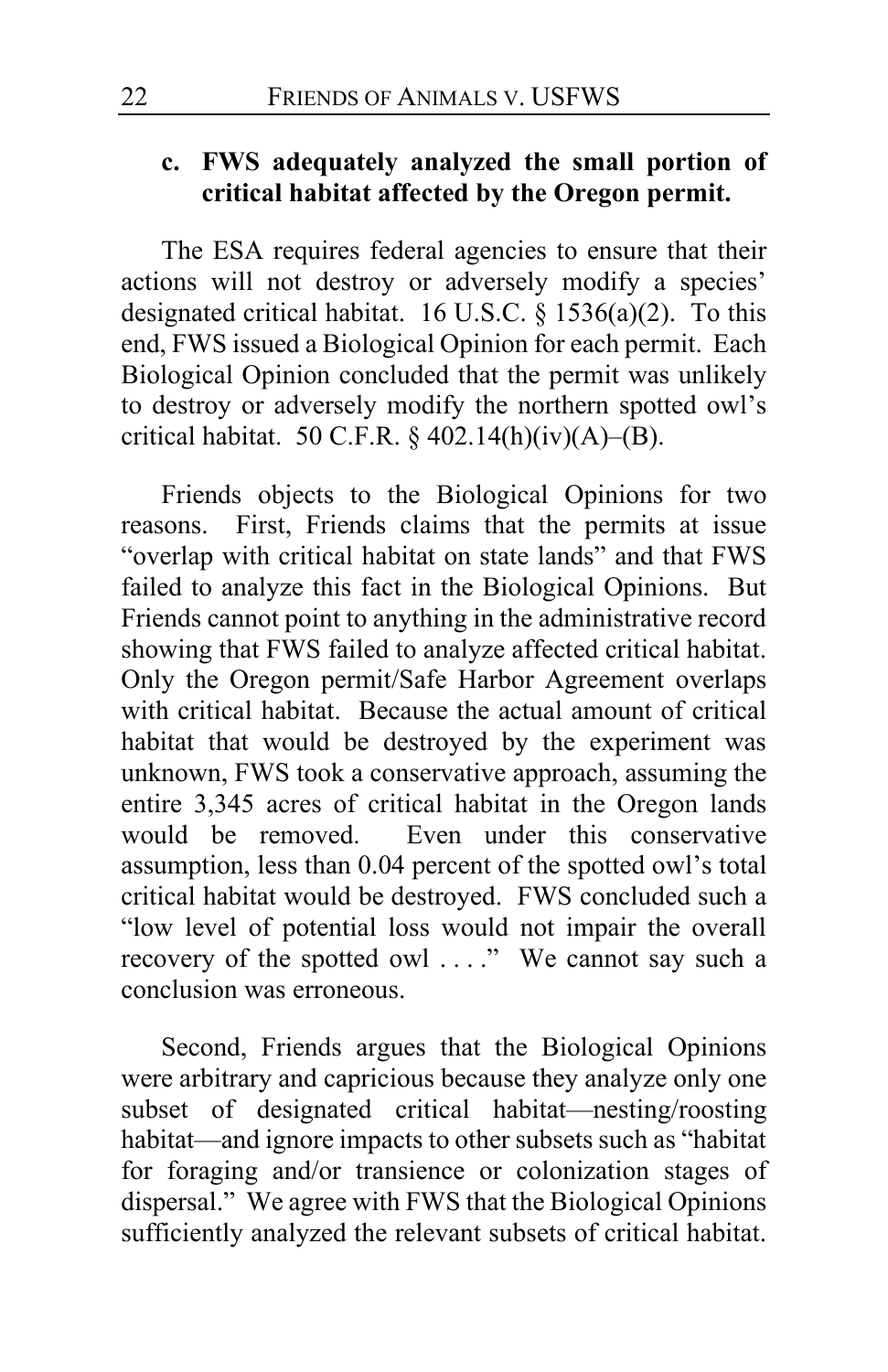Contrary to Friends' claim, the Oregon Biological Opinions did analyze the permit's effect on foraging, transience, and colonization habitat, but still concluded that the effect would not appreciably reduce such subsets because of their "scattered nature" throughout the Oregon lands.

But even without such an analysis, we would not consider the agency's focus on nesting/roosting habitat to be arbitrary and capricious. FWS said in the Biological Opinion that nesting/roosting habitat is "likely the most important habitat in determining whether spotted owls can support themselves within a specific area." Given its importance to spotted owl survival, we cannot say that the agency acted improperly by focusing its analysis on a vital habitat subset. *See San Luis & Delta-Mendota*, 776 F.3d at 994 (agency's scientific judgments owed great deference). We thus reject Friends' critical habitat claims.

# **II. FWS complied with NEPA.**

In 2013, FWS issued an Environmental Impact Statement (EIS) analyzing the experiment's environmental impacts. Later, when FWS issued the permits and Safe Harbor Agreements, it conducted a less-intensive Environmental Assessment (EA) for each permit. All EAs concluded that the spotted owl would not be significantly affected. Friends contends FWS' environmental analyses did not meet NEPA requirements in two ways. First, although FWS issued an initial EIS, Friends claims FWS had to issue a Supplemental Environmental Impact Statement (Supplemental EIS), instead of the lesser EAs, when it later issued the permits. Second, Friends argues FWS should have considered environmental effects of each permit with those from other permits and the broader experiment. We find FWS properly complied with its NEPA obligations.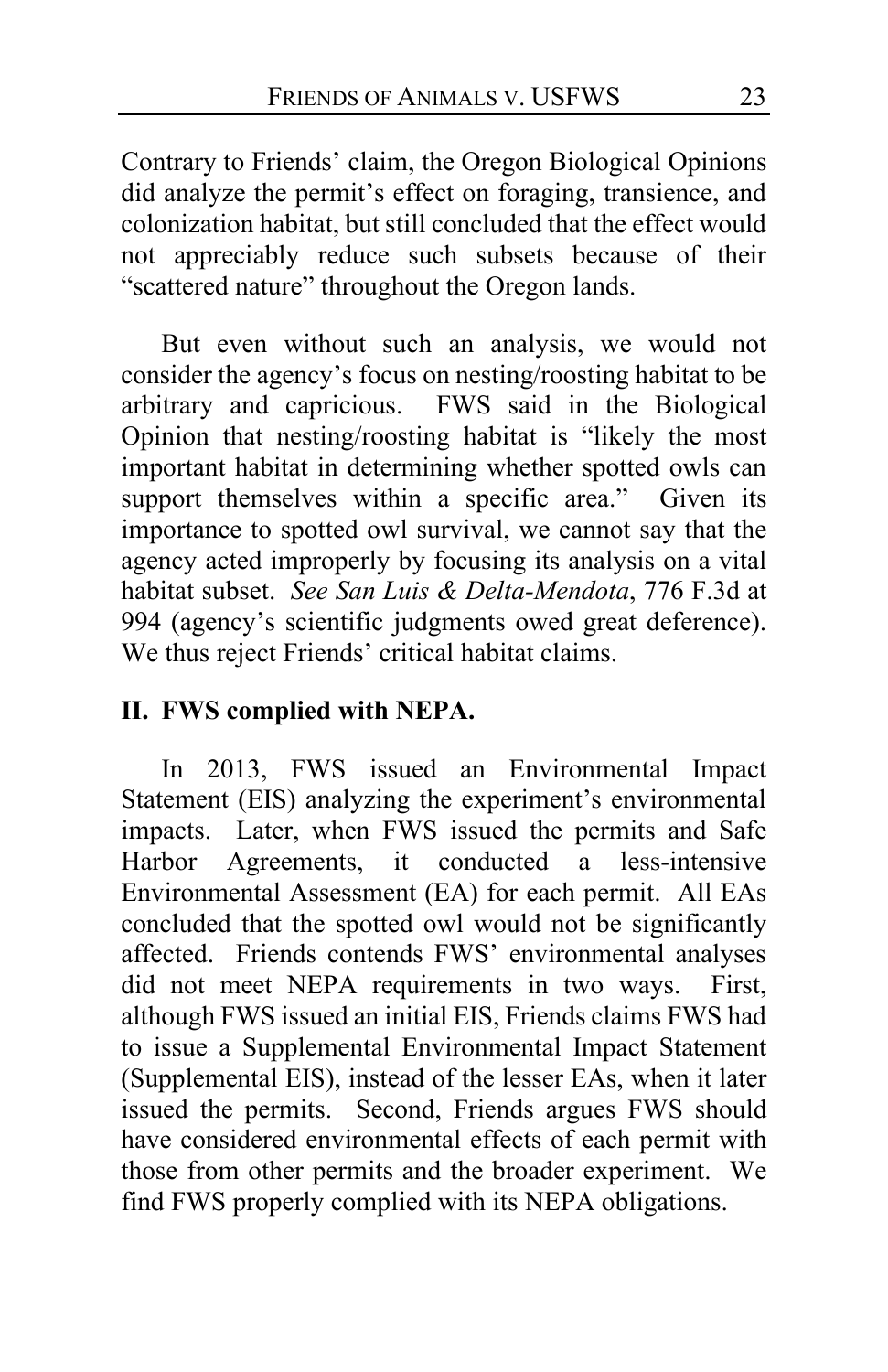# **a. FWS did not have to conduct a Supplemental EIS when it issued the permits.**

NEPA does not expressly address when an agency must prepare a Supplemental EIS. *Marsh v. Or. Nat. Res. Council*, 490 U.S. 360, 370 (1989). But "NEPA cases have generally required agencies to file [a Supplemental EIS] when the remaining governmental action would be environmentally 'significant.'" *Id.* at 372 (quoting *Tenn. Valley Auth. v. Hill*, 437 U.S. 153, 188 n.34 (1978)). Whether an action, such as issuing the permits at issue, has environmental significance is a "classic example of a factual dispute" that "implicates substantial agency expertise" to which "we must defer." *Id.* at 376–77.

While NEPA does not squarely address Supplemental EIS obligations, the Council on Environmental Quality (CEQ) has issued regulations that "impose a duty on all federal agencies to prepare" a Supplemental EIS if "(i) the agency makes substantial changes to the proposed action that are relevant to environmental concerns; or (ii) there are significant new circumstances or information relevant to environmental concerns and bearing on the proposed action or its impacts." *Id.* at 372; 40 C.F.R. § 1502.9(d)(1).

CEQ has published more guidance, which our circuit has adopted as the proper framework for applying § 1502.9(d)(1). *Russell Country Sportsmen v. U.S. Forest Serv.*, 668 F.3d 1037, 1045 (9th Cir. 2011) (citing Forty Most Asked Questions Concerning CEQ's National Environmental Policy Act Regulations, 46 Fed. Reg. 18,026, 18,035 (Mar. 23, 1981)). Under this framework, a Supplemental EIS is not required if: "(1) the new alternative is a '*minor variation* of one of the alternatives discussed in the [original] EIS,' and (2) the new alternative is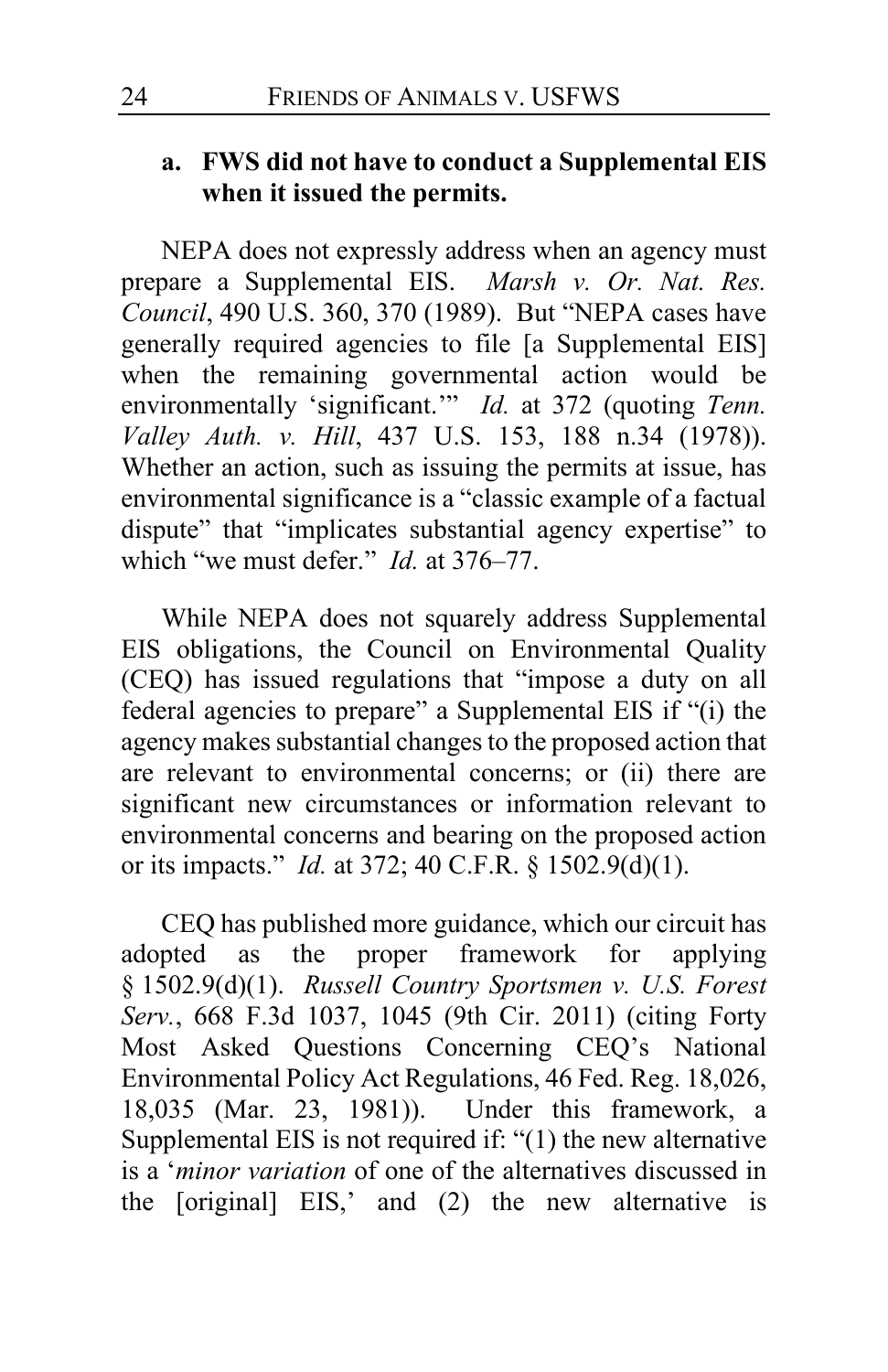'*qualitatively within the spectrum of alternatives* that were discussed in the [original EIS].'" *Id.*

Friends argues that FWS had to issue a Supplemental EIS under either prong of  $\S 1502.9(d)(1)$ . First, Friends maintains that FWS made "substantial changes" to the "heart" of the barred owl removal experiment because the goal of the experiment was to conserve the northern spotted owl but the permits authorized the take of spotted owls. Second, Friends contends that the specifics of each permit and Safe Harbor Agreement constitute "significant new information" that was not considered in the initial EIS.We disagree on both points.

First, the incidental take of northern spotted owls authorized by the permits is only a "minor variation" of the broader barred owl removal experiment analyzed in the original EIS. The central component of the action was and still is the removal of barred owls from treatment areas. The permits help the removal of barred owls. Though FWS stated that the permits would allow the experiment to proceed in the most efficient and complete manner, the experiment would still be possible without access to any non-federal lands. We thus agree with FWS that the permits were an ancillary aspect of the experiment and constitute a "minor variation." *See Russell*, 668 F.3d at 1048–49 (holding supplementation not required where variation is a "secondary rather than primary" aspect of the action).

Additionally, the permits and Safe Harbor Agreements were clearly "within the spectrum of alternatives" discussed in the 2013 EIS. *Id.* at 1048. In the original EIS, FWS stated that "[w]here possible, we would seek cooperation from nonfederal landowners," although "nonfederal lands would be included in the active experiment only if the landowners are willing." Thus, the EIS adequately contemplated FWS'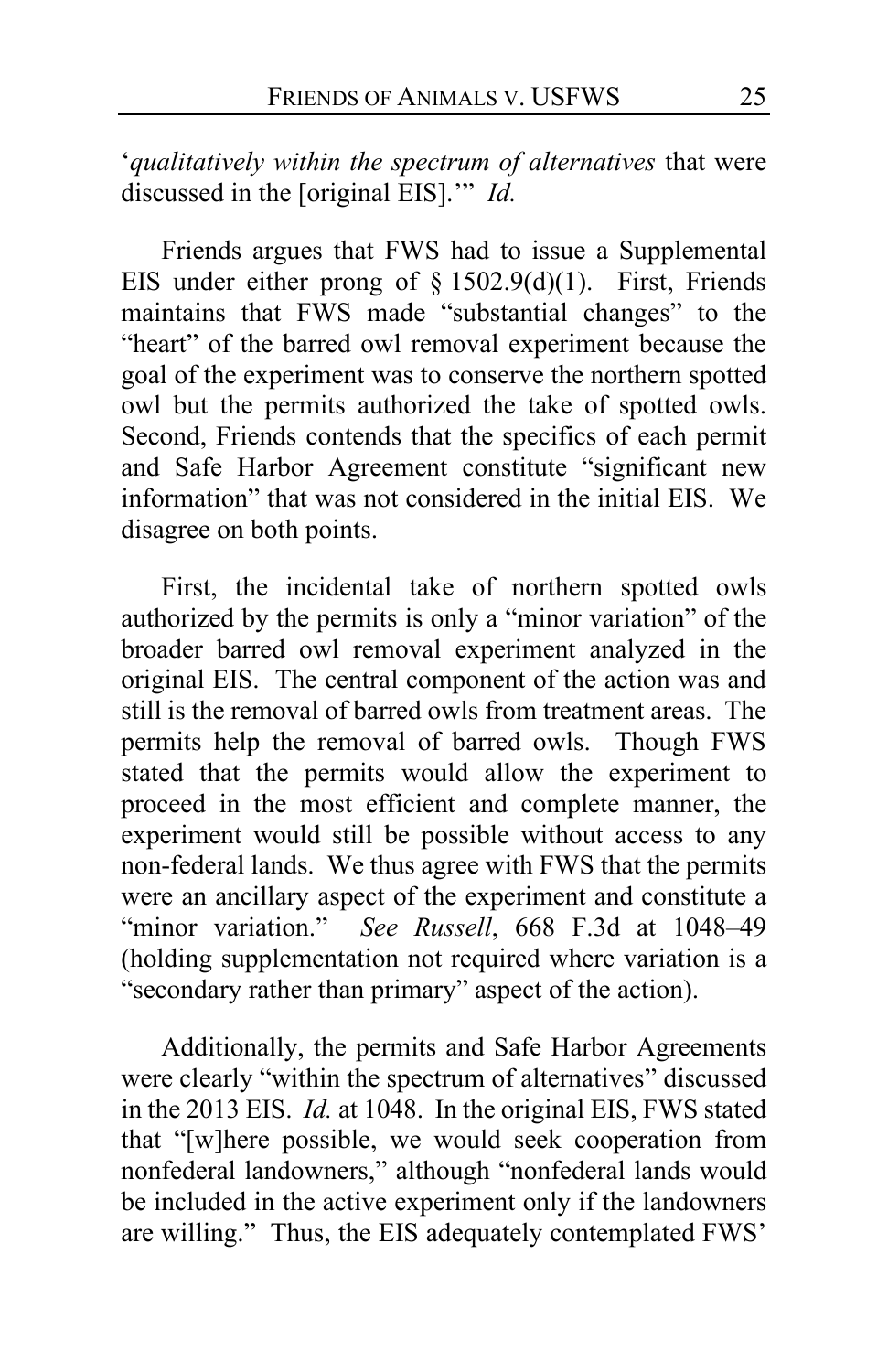later issuance of the permits. And because issuance of the permits ultimately depended on the cooperation of nonfederal parties, it "would be incongruous" with NEPA to conclude FWS was without power to proceed with the experiment until such specifics of the Safe Harbor Agreements were fully fleshed out and assessed in a Supplemental EIS. *Cf. Robertson v. Methow Valley Citizens Council*, 490 U.S. 332, 352–53 (1989).

We are also satisfied that FWS conducted the required "hard look" review in determining that the permits were not environmentally significant. *See Cal. ex rel. Imperial Cty. Air Pollution Control Dist. v. U.S. Dep't of the Interior*, 767 F.3d 781, 792 (9th Cir. 2014). FWS conducted an EA for each permit. Each EA determined the authorized incidental take of northern spotted owls was likely to be small because it would only occur if spotted owls repopulated non-baseline sites after barred owls were removed.In other words, spotted owls would be taken only if the experiment managed to increase the spotted owl's population and range. And FWS concluded that such gains would be temporary, as barred owls would resume displacing the spotted owls after the experiment. In FWS' opinion, the environmental effects of the experiment were the same with or without the permits. A Supplemental EIS is not required.

# **b. The permits and the experiment need not be analyzed in a single EIS because they are not "connected actions."**

An agency must discuss "connected actions" in a single EIS. 40 C.F.R.  $\S$  1501.9(e)(1). Friends claims that the broader experiment and the permits were "connected actions." As Friends sees it, each permit and SHA depends on the experiment's informational benefit to satisfy the "net conservation benefit" requirement. Friends thus claims that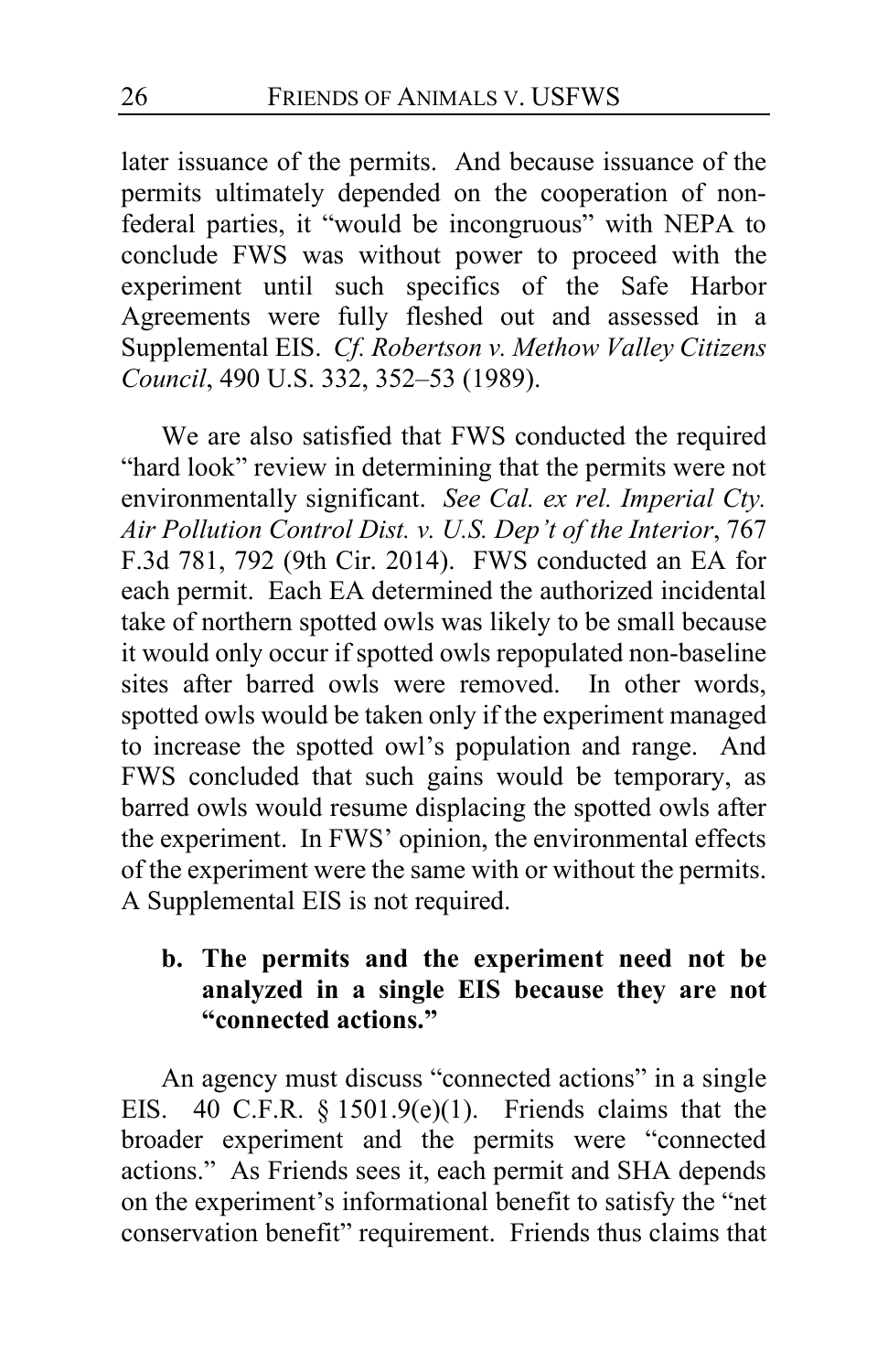FWS erred in analyzing the experiment separately from the permits and addressing each permit in isolation from the other permits.

Actions are connected if they "[c]annot or will not proceed unless other actions are taken previously or simultaneously" or are "interdependent parts of a larger action and depend on the larger action for their justification." *Id*. In applying § 1501.9(e) $(1)$ , we employ an "independent" utility" test. *Great Basin Mine Watch v. Hankins*, 456 F.3d 955, 969 (9th Cir. 2006). "When one of the projects might reasonably have been completed without the existence of the other, the two projects have independent utility and are not 'connected' for NEPA's purposes." *Id.* (citation omitted).

The permits are not "connected" to the broader experiment because the experiment would proceed without the permits. Friends claims that each permit's legality depends on the experiment. But access to any of the nonfederal lands (let alone all of them) was not considered necessary by FWS to complete the experiment. While failure to gain access to non-federal lands could delay the result of the experiment, it would not altogether inhibit it. Put another way, "*one* of the projects"—the barred owl removal experiment—would be completed without the other, meaning the experiment and the permits have "independent utility" and are not "connected." *Id.* (emphasis added).

The permits are also not "connected" to each other. Each permit has "independent utility" because the issuance of one permit did not depend on the issuance of any other permit. The EIS stated that each permit depended on "cooperation from nonfederal landowners" and "nonfederal lands would be included in the active experiment only if the landowners are willing." FWS issued the permits individually to each